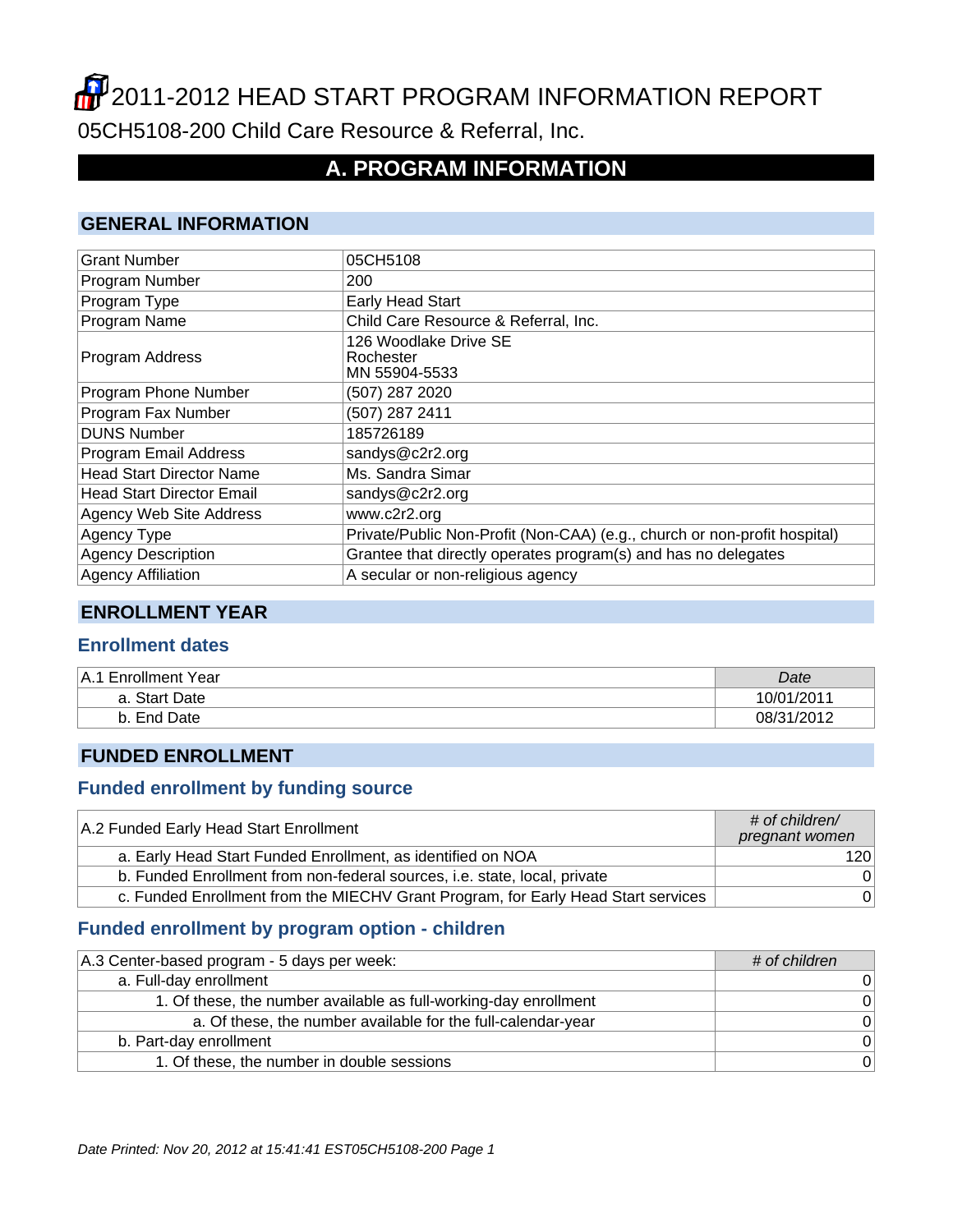| A.4 Center-based program - 4 days per week:                      | # of children   |
|------------------------------------------------------------------|-----------------|
| a. Full-day enrollment                                           | 0               |
| b. Part-day enrollment                                           | $\vert 0 \vert$ |
| 1. Of these, the number in double sessions                       | 0               |
| A.5 Home-based program                                           | 94              |
| A.6 Combination option program                                   | 16              |
| A.7 Family child care option                                     | 0               |
| a. Of these, the number available as full-working-day enrollment | 0               |
| 1. Of the these, the number available for the full-calendar-year | $\vert 0 \vert$ |
| A.8 Locally designed option                                      | 0               |

### **Funded enrollment of pregnant women (EHS programs)**

|                                                                   | # of pregnant women |
|-------------------------------------------------------------------|---------------------|
| A.9 Total number of pregnant women positions in funded enrollment |                     |

### **Funded enrollment at child care partner**

|                                                                                                                                                         | # of children |
|---------------------------------------------------------------------------------------------------------------------------------------------------------|---------------|
| $\vert$ A.10 The number of funded enrollment positions at center-based child care partners with<br>whom the program has formal contractual arrangements |               |

### **CLASSES**

### **Classes**

|                                                   | # of classes |
|---------------------------------------------------|--------------|
| A.11 Total number of classes operated             |              |
| a. Of these, the number of double session classes |              |
|                                                   |              |

### **CUMULATIVE ENROLLMENT**

#### **Children by age**

| A.12 Children by age: | # of children<br>at enrollment |
|-----------------------|--------------------------------|
| a. Under 1 year       | 41                             |
| b. 1 year old         | 54                             |
| c. 2 years old        | 53                             |
| d. 3 years old        | 0                              |

### **Pregnant women (EHS programs)**

|                                         | pregnant women<br>OF |
|-----------------------------------------|----------------------|
| A.13 Total enrollment of pregnant women |                      |

### **Total cumulative enrollment**

|                                  | # of children,<br>pregnant women |
|----------------------------------|----------------------------------|
| A.14 Total cumulative enrollment | 160                              |

### **Type of eligibility**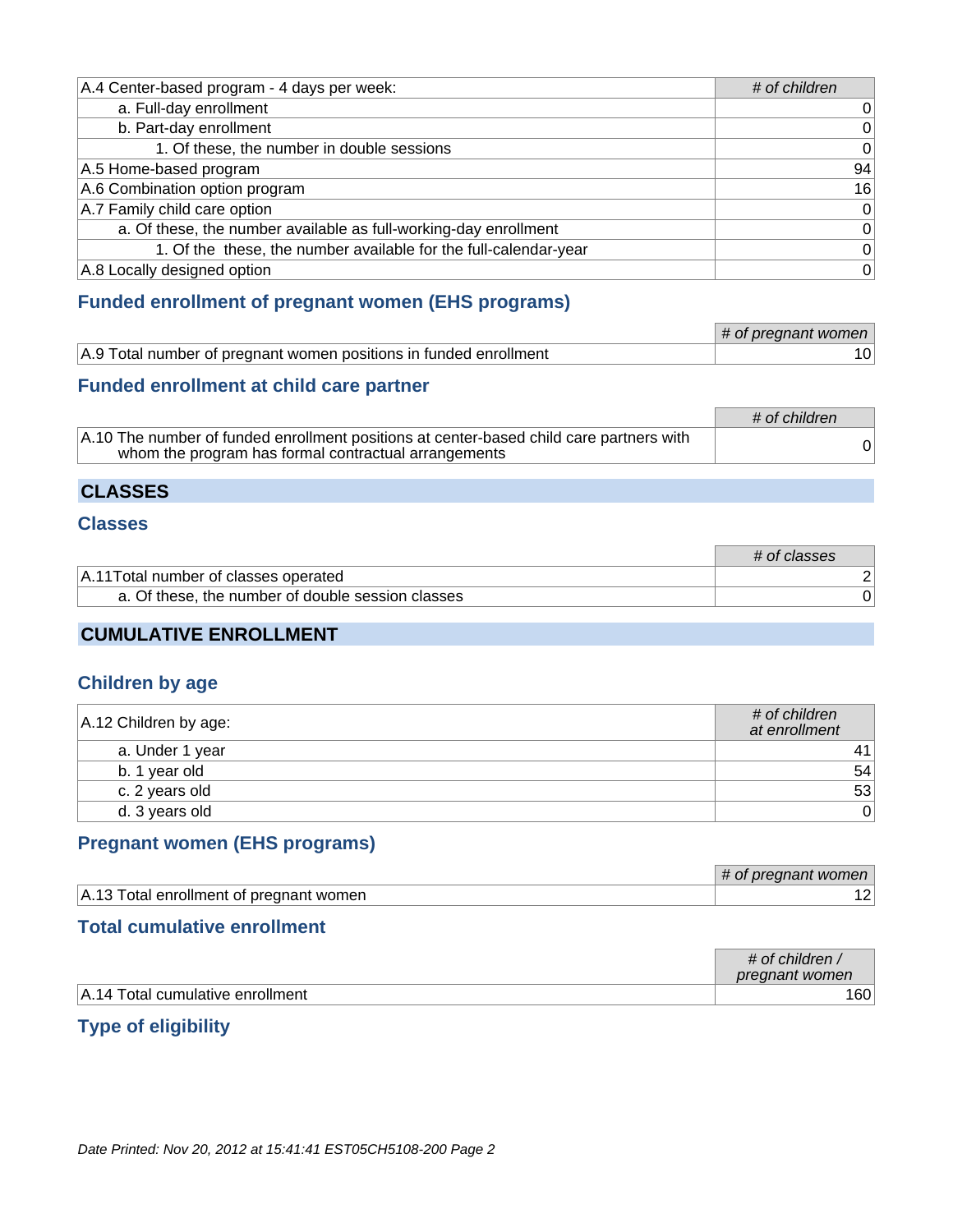| A.15 Report each enrollee only once by primary type of eligibility: | # of children/<br>pregnant women |
|---------------------------------------------------------------------|----------------------------------|
| a. Income below 100% of federal poverty line                        | 98                               |
| b. Receipt of public assistance such as TANF, SSI                   | 48                               |
| c. Status as a foster child - # children only                       | $\overline{0}$                   |
| d. Status as homeless                                               | $\vert 9 \vert$                  |
| e. Over income                                                      | 5 <sup>1</sup>                   |

# of children

| f. Enrollees exceeding the allowed over income enrollment (as noted below) with<br>family incomes between 100% and 130% of the federal poverty line               | 0 |
|-------------------------------------------------------------------------------------------------------------------------------------------------------------------|---|
| A.16 If the program serves enrollees under A.15.f, specify how the program has demonstrated that all income-<br>eligible children in their area are being served. |   |
| Specify:                                                                                                                                                          |   |

### **Prior enrollment**

| 7 Enrolled in Early Head Start for:<br>.A.1' | # of children |
|----------------------------------------------|---------------|
| a. The second year                           |               |
| Three or more years<br>b.                    | 35            |

### **Transition and Turnover**

|                                                                                                                                                                   | # of children       |
|-------------------------------------------------------------------------------------------------------------------------------------------------------------------|---------------------|
| A.19 Total number of infants and toddlers who left the program any time after classes or<br>home visits began and did not re-enroll                               | 34                  |
| a. Of the infants and toddlers who left the program above, the number of infants and<br>toddlers who were enrolled less than 45 days                              | 6                   |
| b. Of the infants and toddlers who left the program during the program year, the<br>number who aged out of Early Head Start                                       | 0                   |
| 1. Of the infants and toddlers who aged out of Early Head Start, the number who<br>entered a Head Start program                                                   | 0                   |
| 2. Of the infants and toddlers who aged out of Early Head Start, the number who<br>entered another early childhood program                                        | 0                   |
| 3. Of the infants and toddlers who aged out of Early Head Start, the number who<br>did NOT enter another early childhood program                                  | 0                   |
|                                                                                                                                                                   | # of pregnant women |
| A.20 Total number of pregnant women who left the program after receiving Early Head<br>Start services but before the birth of their infant, and did not re-enroll |                     |
| A.21 Number of pregnant women receiving Early Head Start services at the time their infant<br>was born                                                            | 10                  |
| a. Of the pregnant women enrolled when their infant was born, the number whose<br>infant was subsequently enrolled in Early Head Start                            | 9                   |
| b. Of the pregnant women enrolled when their infant was born, the number whose<br>infant was NOT subsequently enrolled in Early Head Start                        |                     |

### **Child care subsidy**

|                                                                                          | # of children<br>at end of<br>enrollment year |
|------------------------------------------------------------------------------------------|-----------------------------------------------|
| A.23. The number of enrolled children for whom the program received a child care subsidy |                                               |

### **Ethnicity**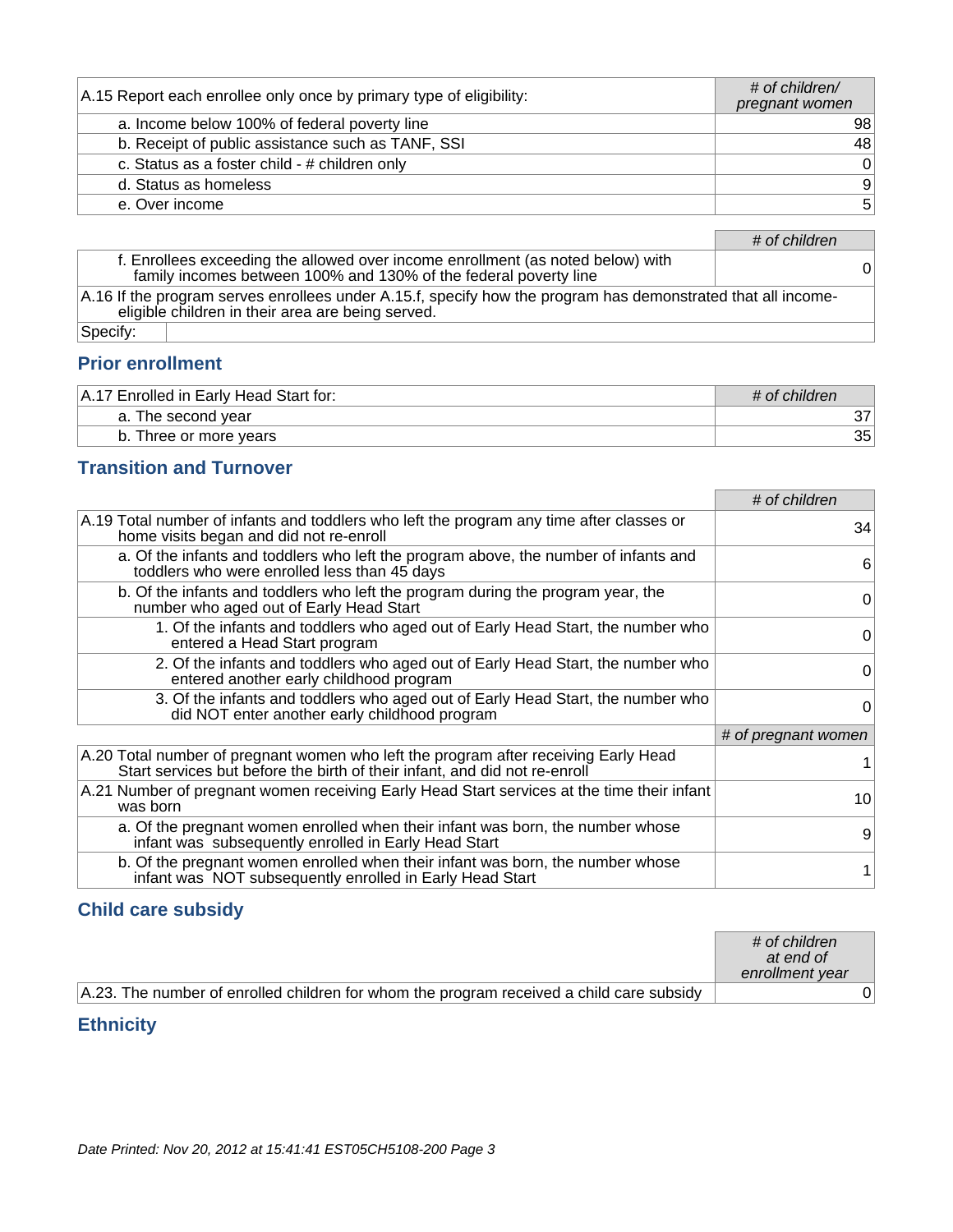| A.24 Ethnicity:                      | # of children<br>pregnant women |
|--------------------------------------|---------------------------------|
| a. Hispanic or Latino origin         |                                 |
| b. Non-Hispanic or Non-Latino origin | 931                             |

### **Race**

| A.25 Race:                                   | # of children<br>pregnant women |
|----------------------------------------------|---------------------------------|
| a. American Indian or Alaska Native          |                                 |
| b. Asian                                     |                                 |
| c. Black or African American                 | 42                              |
| d. Native Hawaiian or other Pacific Islander | $\vert 3 \vert$                 |
| e. White                                     | 87                              |
| f. Biracial/Multi-racial                     | 20                              |
| g. Other                                     | $\mathbf 0$                     |
| h. Unspecified                               | $\pmb{0}$                       |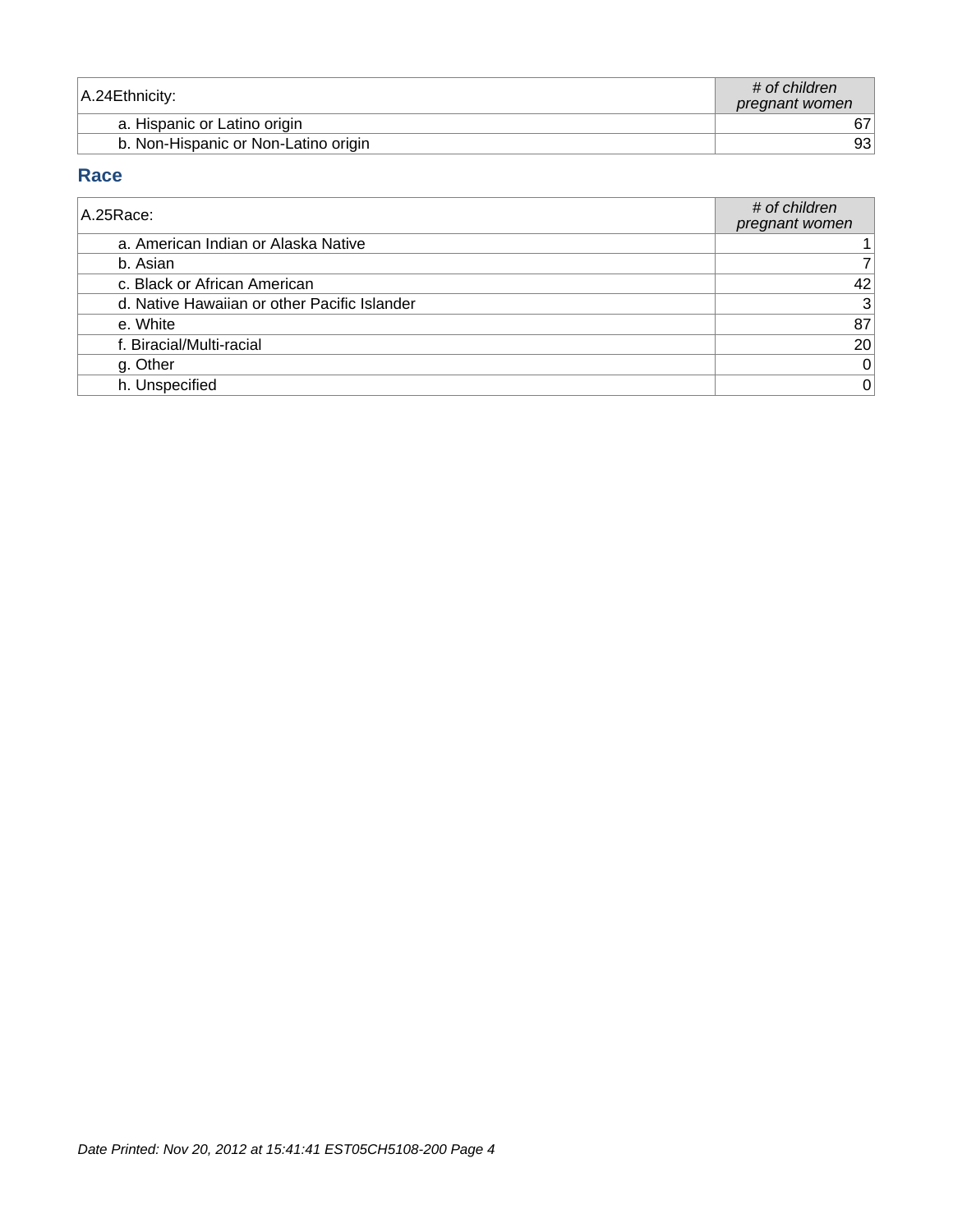### **Primary language of family at home**

| A.26 Primary language of family at home:                          | # of children<br>pregnant women |
|-------------------------------------------------------------------|---------------------------------|
| a. English                                                        | 83                              |
| b. Spanish                                                        | 47                              |
| c. Native Central American, South American, and Mexican Languages | 0                               |
| d. Caribbean Languages                                            | 0                               |
| e. Middle Eastern & South Asian Languages                         |                                 |
| f. East Asian Languages                                           | $\overline{2}$                  |
| g. Native North American/Alaska Native Languages                  | $\mathbf 0$                     |
| h. Pacific Island Languages                                       | $\pmb{0}$                       |
| i. European & Slavic Languages                                    | $\mathbf 0$                     |
| j. African Languages                                              | 26                              |
| k. Other                                                          |                                 |
| 1. Explain: American Sign Language                                |                                 |
| l. Unspecified                                                    | 0                               |

### **TRANSPORTATION**

### **Transportation services**

| A.27 Does the program provide transportation to some or all of the enrolled children either<br>directly or through a formal contractual agreement with a transportation provider? | Yesl          |
|-----------------------------------------------------------------------------------------------------------------------------------------------------------------------------------|---------------|
|                                                                                                                                                                                   | # of children |
| a. Number of children for whom transportation is provided                                                                                                                         | 68            |

#### **Buses**

|                                                                                                                                                                                   | # of buses owned |
|-----------------------------------------------------------------------------------------------------------------------------------------------------------------------------------|------------------|
| A.28 Total number of buses owned by the program that were purchased with ACF grant<br>funds and are currently used to support program operations, regardless of year<br>purchased |                  |
| a. Of these, the number of buses purchased since last year's PIR was reported                                                                                                     |                  |
| A.29 Are any of the buses used by the program leased by the program itself?                                                                                                       | Nol              |

### **RECORD KEEPING**

### **Management Information Systems**

| A.30 Does your program use a management information system to track enrollees,<br>program services, characteristics of families, and information on program staff? |                  | Yesl      |
|--------------------------------------------------------------------------------------------------------------------------------------------------------------------|------------------|-----------|
| Name/title                                                                                                                                                         | Locally designed | Web Based |
| ChildPlus/ChildPlus.net                                                                                                                                            | No               | Yesl      |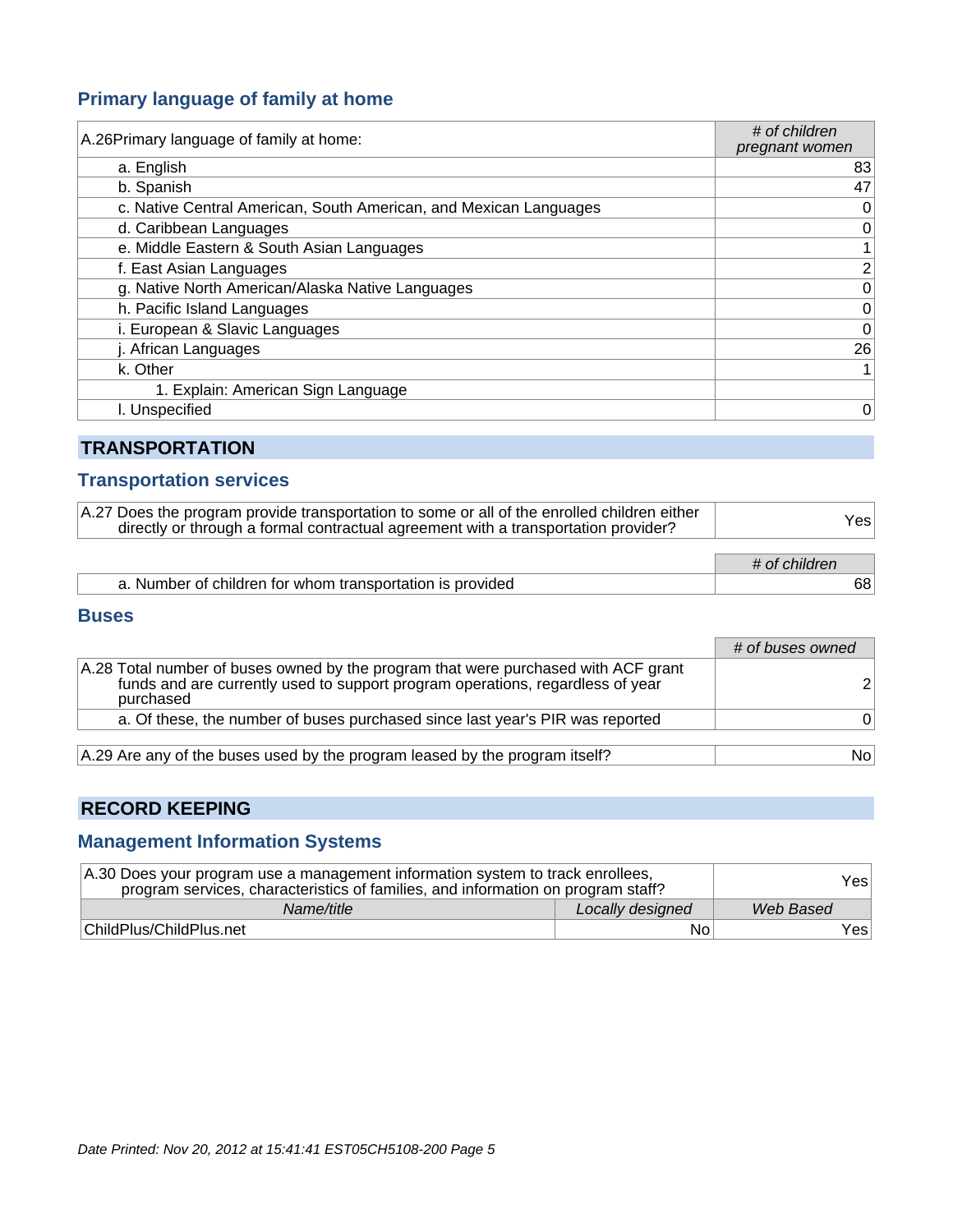# **B. PROGRAM STAFF & QUALIFICATIONS**

## **TOTAL STAFF Staff by Type**

|                                                                                                                   | # of Head Start # of contracted<br>or Early Head<br>Start staff | staff |
|-------------------------------------------------------------------------------------------------------------------|-----------------------------------------------------------------|-------|
| B.1 Total number of staff members, regardless of the funding source for their<br>salary or number of hours worked | 53                                                              |       |
| a. Of these, the number who are current or former Head Start or Early<br><b>Head Start parents</b>                | 12                                                              | 0     |
| b. Of these, the number who left since last year's PIR was reported                                               | 5                                                               | 0     |
| 1. Of these, the number who were replaced                                                                         | 5                                                               | 0     |

### **TOTAL VOLUNTEERS**

### **Volunteers by Type**

|                                                                                                              | # of volunteers |
|--------------------------------------------------------------------------------------------------------------|-----------------|
| B.2 Number of persons providing any volunteer services to your program since last year's PIR<br>was reported | 162             |
| a. Of these, the number who are current or former Head Start or Early Head Start parents                     | 140             |

### **MANAGEMENT STAFF**

### **Coordination of services**

| B.4 On average, the number of hours per week services managers spend coordinating<br>services: | Average # of<br>hours per week |
|------------------------------------------------------------------------------------------------|--------------------------------|
| a. Child Development & Education Manager                                                       |                                |
| b. Health Services Manager                                                                     | 2 <sup>1</sup>                 |
| c. Family & Community Partnerships Manager                                                     | 2 <sup>1</sup>                 |
| d. Disability Services Manager                                                                 | 2 <sup>2</sup>                 |

### **CHILD DEVELOPMENT STAFF**

### **Infant and Toddler Child Development Staff Qualifications - Classroom and Assistant Teachers**

|                                                                            | # of<br>Classroom<br>Teachers | # of<br>Assistant<br><b>Teachers</b> |
|----------------------------------------------------------------------------|-------------------------------|--------------------------------------|
| B.8 Total number of infant and toddler child development staff by position |                               |                                      |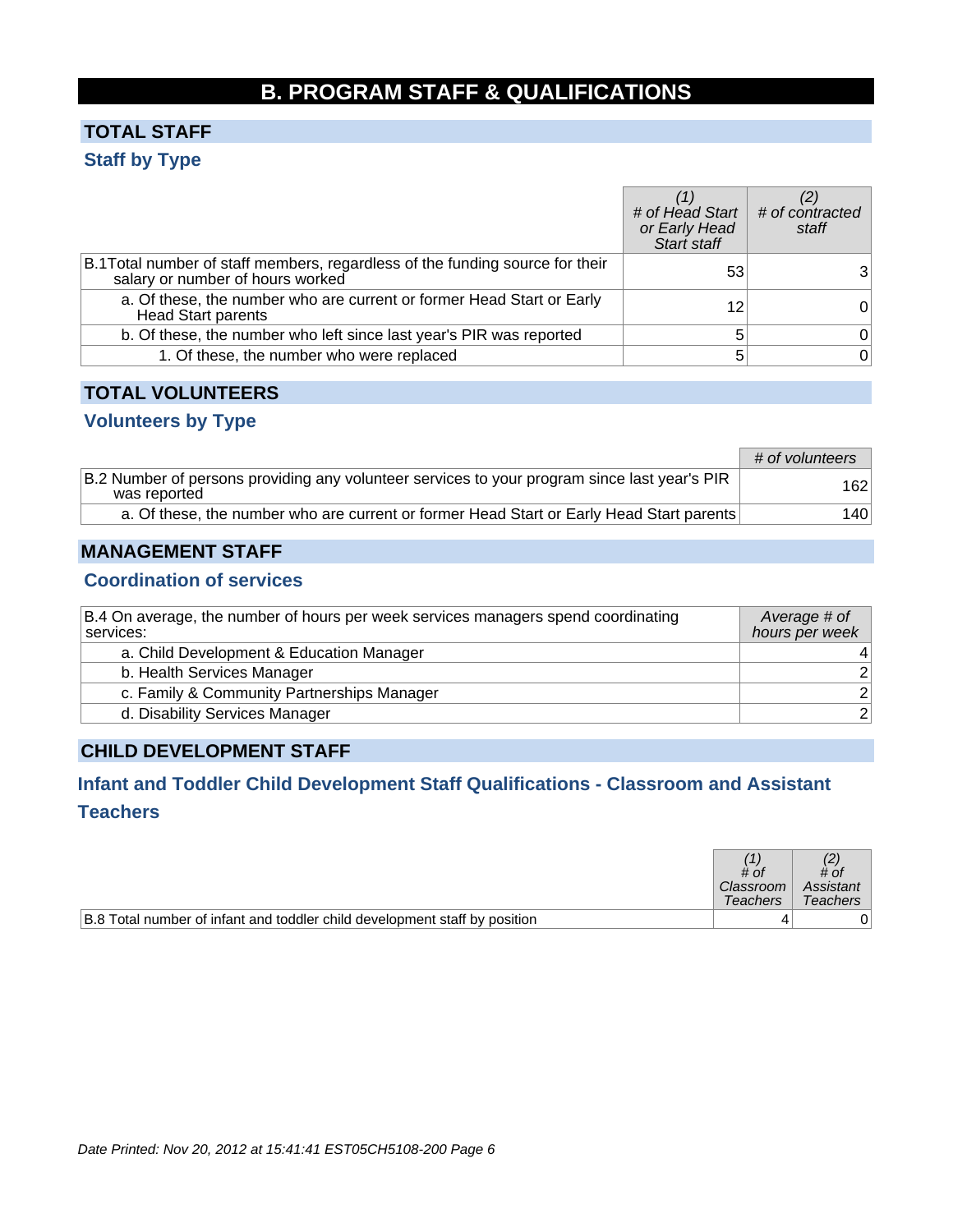|                                                                                                                                              | # of<br>Classroom<br><b>Teachers</b> | $^{(2)}$ # of<br>Assistant<br><b>Teachers</b> |
|----------------------------------------------------------------------------------------------------------------------------------------------|--------------------------------------|-----------------------------------------------|
| Of the number of infant and toddler child development staff by position, the number with the following<br>degrees or credentials:            |                                      |                                               |
| a. An advanced degree in:                                                                                                                    |                                      |                                               |
| 1. Early childhood education with a focus on infant and toddler development                                                                  |                                      | 0                                             |
| 2. Any field and coursework equivalent to a major relating to early childhood education, with<br>experience teaching infants and/or toddlers |                                      | 0                                             |

|                                                                                                                                                                                              | # of<br>Classroom<br><b>Teachers</b> | $#$ of<br>Assistant<br><b>Teachers</b> |
|----------------------------------------------------------------------------------------------------------------------------------------------------------------------------------------------|--------------------------------------|----------------------------------------|
| Of the number of infant and toddler child development staff by position, the number with the following<br>degrees or credentials:                                                            |                                      |                                        |
| b. A baccalaureate degree in:                                                                                                                                                                |                                      |                                        |
| 1. Early childhood education with a focus on infant and toddler development                                                                                                                  |                                      | 0                                      |
| 2. Any field and coursework equivalent to a major relating to early childhood education with<br>experience teaching infants and/or toddlers                                                  |                                      | 0                                      |
| Of the infant and toddler child development staff with a baccalaureate degree in B.8.b.1<br>through B.8.b.2 above, the number enrolled in:                                                   |                                      |                                        |
| 3. Advanced degree in early childhood education or in any field and coursework equivalent to a major relating to early childhood education with a focus on infant and toddler<br>development | 0                                    | 0                                      |

|                                                                                                                                                                                                                | # of<br>Classroom<br><b>Teachers</b> | $\begin{smallmatrix} (2) \\ # \text{ }$<br>Assistant<br><b>Teachers</b> |
|----------------------------------------------------------------------------------------------------------------------------------------------------------------------------------------------------------------|--------------------------------------|-------------------------------------------------------------------------|
| Of the number of infant and toddler child development staff by position, the number with the<br>following degrees or credentials:                                                                              |                                      |                                                                         |
| c. An associate degree in:                                                                                                                                                                                     |                                      |                                                                         |
| 1. Early childhood education with a focus on infant and toddler development                                                                                                                                    |                                      | $\Omega$                                                                |
| 2. A field related to early childhood education and coursework equivalent to a major relating to<br>early childhood education with experience teaching infants and toddlers                                    | 0                                    | 0                                                                       |
| Of the infant and toddler child development staff with an associate degree in B.8.c.1 and<br>B.8.c.2 above, the number enrolled in:                                                                            |                                      |                                                                         |
| 3. A baccalaureate degree program in early childhood education or in any field and<br>coursework equivalent to a major relating to early childhood education with a focus on<br>infant and toddler development | 0                                    |                                                                         |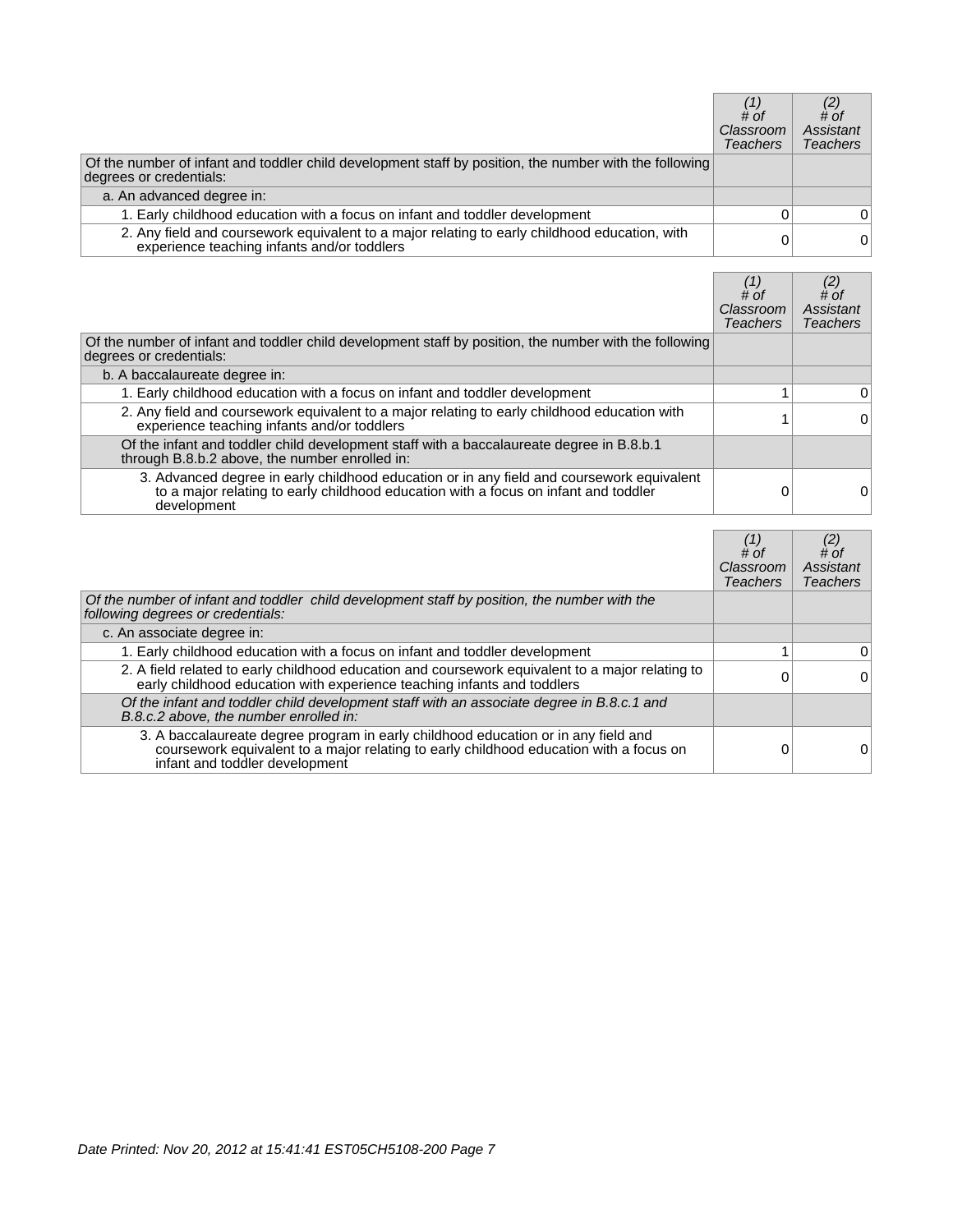|                                                                                                                                                                                                                                                                                                 | (1)<br># of<br>Classroom<br><b>Teachers</b> | (2)<br># of<br>Assistant<br><b>Teachers</b> |
|-------------------------------------------------------------------------------------------------------------------------------------------------------------------------------------------------------------------------------------------------------------------------------------------------|---------------------------------------------|---------------------------------------------|
| Of the number of infant and toddler child development staff by position, the number with the<br>following credentials:                                                                                                                                                                          |                                             |                                             |
| d. A Child Development Associate (CDA) credential or state-awarded preschool, infant/toddler,<br>family child care or home-based certification, credential, or licensure that meets or exceeds<br><b>CDA</b> requirements                                                                       |                                             |                                             |
| 1. Of these, a Child Development Associate (CDA) credential or state-awarded preschool,<br>infant/toddler, family child care or home-based certification, credential, or licensure that<br>meets or exceeds CDA requirements and that is appropriate to the option in which they are<br>working |                                             |                                             |
| Of the infant and toddler child development staff with the credentials in B.6.d above, the number<br>enrolled in:                                                                                                                                                                               |                                             |                                             |
| 2. A baccalaureate degree program in early childhood education or in any field and coursework<br>equivalent to a major relating to early childhood education with a focus on infant and toddler<br>development                                                                                  | ∩                                           | O                                           |
| 3. An associate degree program in early childhood education or in a related field and<br>coursework equivalent to a major relating to early childhood education with a focus on infant<br>and toddler development                                                                               | 0                                           | 0                                           |

|                                                                                                                                                                                                                                                                                                 | # of<br>Classroom<br><b>Teachers</b> | # of<br>Assistant<br>Teachers |
|-------------------------------------------------------------------------------------------------------------------------------------------------------------------------------------------------------------------------------------------------------------------------------------------------|--------------------------------------|-------------------------------|
| Of the number of infant and toddler child development staff by position:                                                                                                                                                                                                                        |                                      |                               |
| e. The number who do not have the qualifications listed in B.8.a through B.8.d                                                                                                                                                                                                                  | 0                                    | 0                             |
| Of the infant and toddler child development staff in B.8.e above, the number enrolled in:                                                                                                                                                                                                       |                                      |                               |
| 1. A baccalaureate degree program in early childhood education or in any field and coursework<br>equivalent to a major relating to early childhood education with a focus on infant and toddler<br>development                                                                                  | 0                                    | 0                             |
| 2. An associate degree program in early childhood education or in a related field and<br>coursework equivalent to a major relating to early childhood education with a focus on infant<br>and toddler development                                                                               |                                      | 0                             |
| 3. Any type of Child Development Associate (CDA) credential or state-awarded preschool,<br>infant/toddler, family child care or home-based certification, credential, or licensure that<br>meets or exceeds CDA requirements and that is appropriate to the option in which they are<br>working |                                      | 0                             |

# **Child development staff qualifications - home-based and FCC**

|                                                         | # of Home-<br><b>Based Visitors</b> | # of Home-<br><b>Based Visitor</b><br><b>Supervisors</b> | # of Family<br>Child Care<br>Providers | # of Family<br>Child Care<br><b>Specialists</b> |
|---------------------------------------------------------|-------------------------------------|----------------------------------------------------------|----------------------------------------|-------------------------------------------------|
| B.9 Total number of child development staff by position |                                     |                                                          |                                        |                                                 |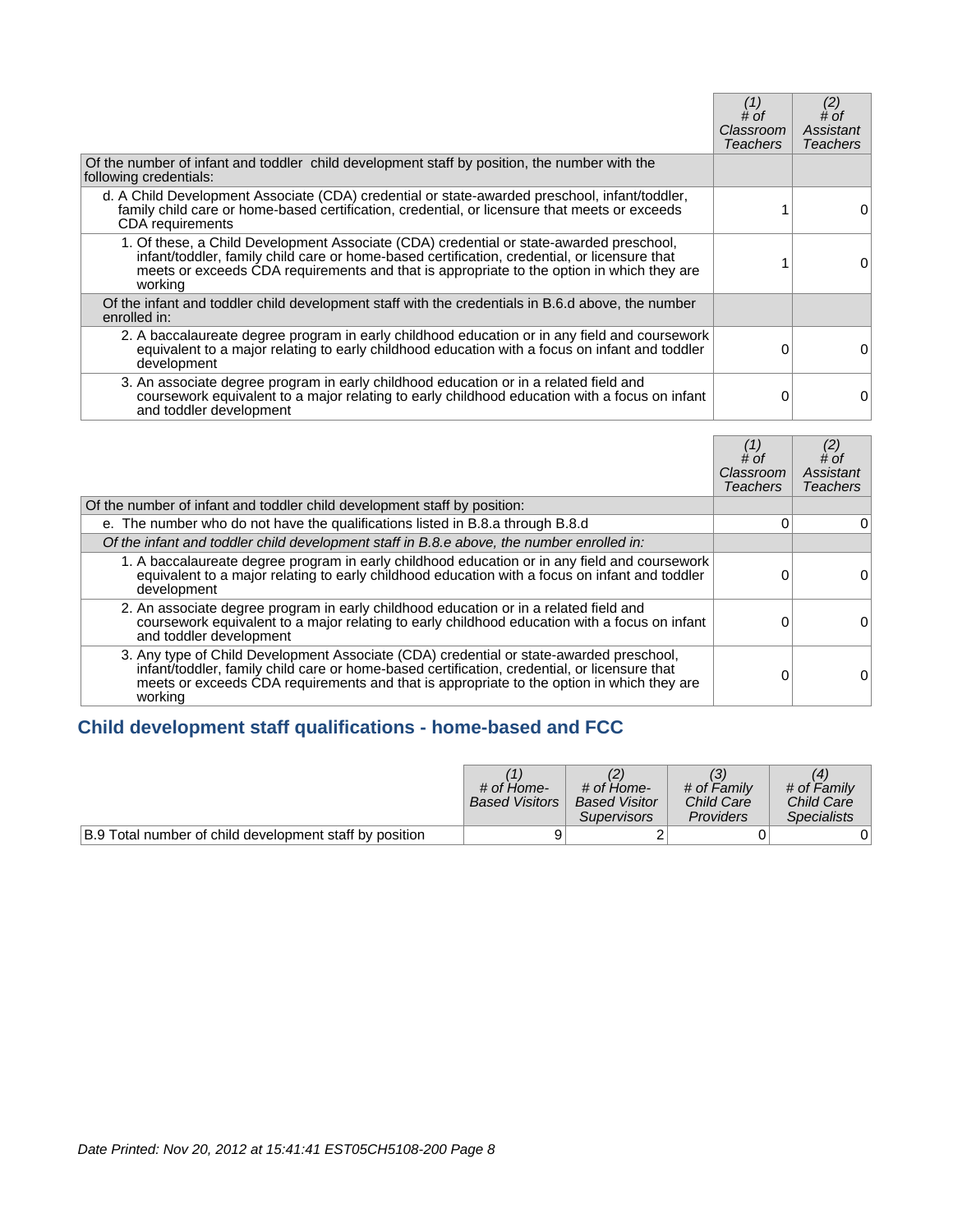|                                                                                                                | # of Home-<br><b>Based Visitors</b> | (2)<br># of Home-<br><b>Based Visitor</b><br><b>Supervisors</b> | (3)<br># of Family<br><b>Child Care</b><br><b>Providers</b> | (4)<br># of Family<br><b>Child Care</b><br><b>Specialists</b> |
|----------------------------------------------------------------------------------------------------------------|-------------------------------------|-----------------------------------------------------------------|-------------------------------------------------------------|---------------------------------------------------------------|
| Of the number of child development staff by position, the<br>number with the following degrees or credentials: |                                     |                                                                 |                                                             |                                                               |
| a. An advanced degree in/licensed as:                                                                          |                                     |                                                                 |                                                             |                                                               |
| 1. 1. Social work/ Licensed clinical social worker<br>(LCSW)/ Licensed master social worker (LCMW)             | 0                                   | 0                                                               | 0                                                           |                                                               |
| 2. Marriage and family therapy/ Licensed marriage<br>and family therapist (LMFT)                               | 0                                   | 0                                                               | 0                                                           | O                                                             |
| 3. Psychology                                                                                                  | 0                                   | 0                                                               | 0                                                           | 0                                                             |
| 4. Sociology                                                                                                   |                                     | U                                                               | $\Omega$                                                    | 0                                                             |
| 5. Human services (include related areas such as<br>child and family services or social services)              | 0                                   | 0                                                               | 0                                                           | 0                                                             |
| 6. Nursing plus Nurse Practitioner (NP) license                                                                | 0                                   | 0                                                               | 0                                                           | 0                                                             |
| 7. Early childhood education                                                                                   | 0                                   | 0                                                               | $\Omega$                                                    | $\Omega$                                                      |
| 8. Other                                                                                                       | $\Omega$                            | 0                                                               | $\mathbf{0}$                                                | 0                                                             |
| Home-Based Visitors:                                                                                           |                                     |                                                                 |                                                             |                                                               |
| Home-Based Visitor Supervisors:                                                                                |                                     |                                                                 |                                                             |                                                               |
| Family Child Care Providers:                                                                                   |                                     |                                                                 |                                                             |                                                               |
| Family Child Care Specialists:                                                                                 |                                     |                                                                 |                                                             |                                                               |

|                                                                                                              | # of Home-<br><b>Based Visitors</b> | # of Home-<br><b>Based Visitor</b><br><b>Supervisors</b> | (3)<br># of Family<br><b>Child Care</b><br><b>Providers</b> | (4)<br># of Family<br><b>Child Care</b><br><b>Specialists</b> |
|--------------------------------------------------------------------------------------------------------------|-------------------------------------|----------------------------------------------------------|-------------------------------------------------------------|---------------------------------------------------------------|
| Of the number of child development staff by position, the<br>number with the following degrees and licenses: |                                     |                                                          |                                                             |                                                               |
| b. A baccalaureate degree in:                                                                                |                                     |                                                          |                                                             |                                                               |
| 1. Social work                                                                                               |                                     | 0                                                        | 0                                                           | 0                                                             |
| 2. Psychology                                                                                                |                                     | 0                                                        | 0                                                           | 0                                                             |
| 3. Sociology                                                                                                 |                                     |                                                          | 0                                                           | 0                                                             |
| 4. Human services (include related areas such as<br>child and family services or social services)            |                                     |                                                          | 0                                                           | 0                                                             |
| 5. Nursing plus Registered Nurse (RN) license                                                                | 0                                   | 0                                                        | $\Omega$                                                    | 0                                                             |
| 6. Early childhood education                                                                                 |                                     |                                                          | 0                                                           | 0                                                             |
| 7. Other                                                                                                     | 0                                   | 0                                                        | 0                                                           | 0                                                             |
| Home-Based Visitors:                                                                                         |                                     |                                                          |                                                             |                                                               |
| Home-Based Visitor Supervisors:                                                                              |                                     |                                                          |                                                             |                                                               |
| Family Child Care Providers:                                                                                 |                                     |                                                          |                                                             |                                                               |
| Family Child Care Specialists:                                                                               |                                     |                                                          |                                                             |                                                               |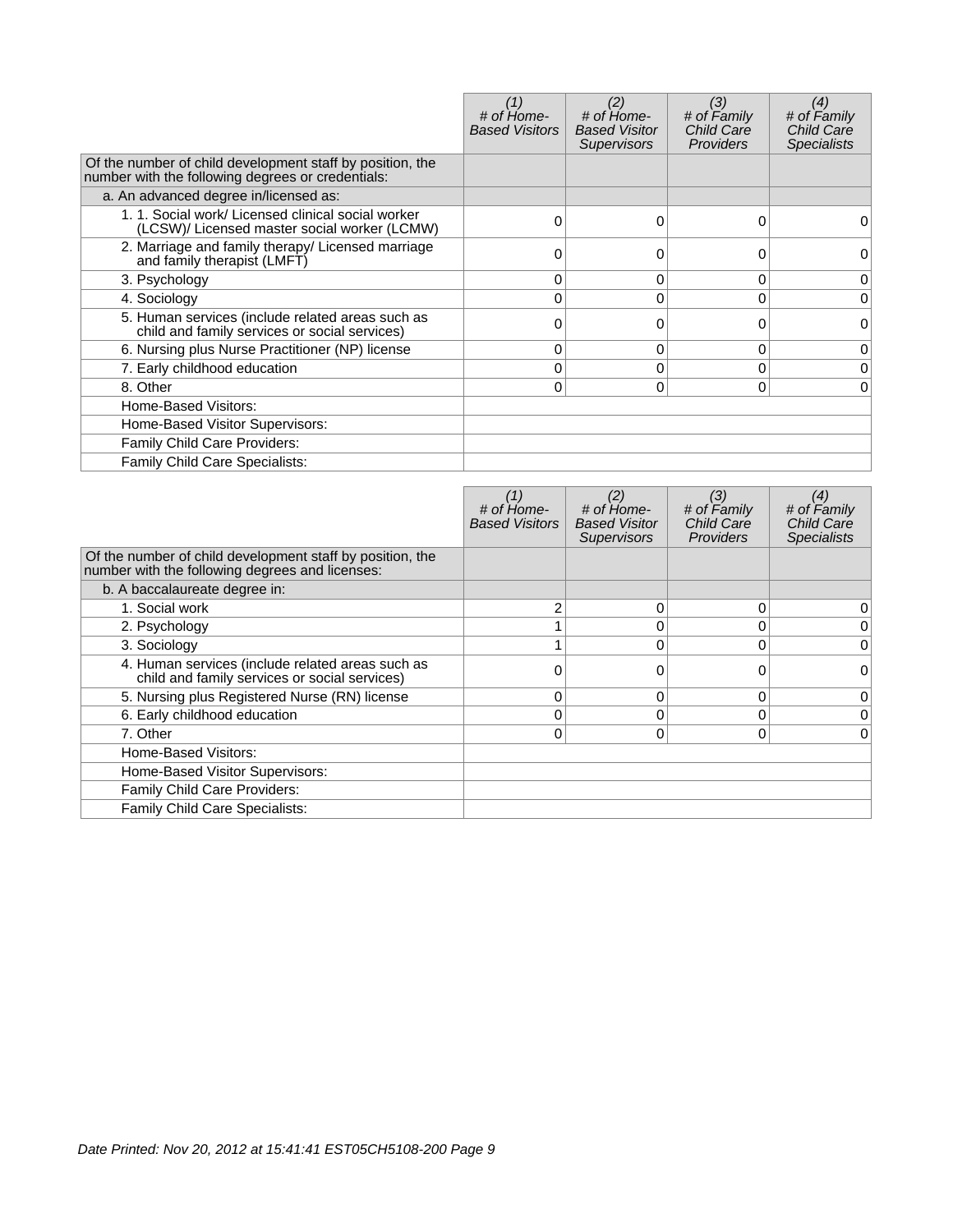|                                                                                                              | # of Home-<br><b>Based Visitors</b> | (2)<br># of Home-<br><b>Based Visitor</b><br><b>Supervisors</b> | (3)<br># of Family<br><b>Child Care</b><br><b>Providers</b> | (4)<br># of Family<br><b>Child Care</b><br><b>Specialists</b> |
|--------------------------------------------------------------------------------------------------------------|-------------------------------------|-----------------------------------------------------------------|-------------------------------------------------------------|---------------------------------------------------------------|
| Of the number of child development staff by position, the<br>number with the following degrees and licenses: |                                     |                                                                 |                                                             |                                                               |
| c. An associate degree in:                                                                                   |                                     |                                                                 |                                                             |                                                               |
| 1. Social work                                                                                               | 0                                   | 0                                                               | $\mathbf{0}$                                                | 0                                                             |
| 2. Psychology                                                                                                | 0                                   |                                                                 | $\Omega$                                                    | 0                                                             |
| 3. Sociology                                                                                                 | 0                                   | 0                                                               | 0                                                           | 0                                                             |
| 4. Human services (include related areas such as<br>child and family services or social services)            |                                     |                                                                 | 0                                                           | 0                                                             |
| 5. Nursing plus Registered Nurse (RN) license                                                                | 0                                   | 0                                                               | $\Omega$                                                    | 0                                                             |
| 6. Early childhood education                                                                                 | 0                                   |                                                                 | 0                                                           | $\Omega$                                                      |
| 7. Other                                                                                                     | $\Omega$                            | 0                                                               | $\Omega$                                                    | 0                                                             |
| Home-Based Visitors:                                                                                         |                                     |                                                                 |                                                             |                                                               |
| Home-Based Visitor Supervisors:                                                                              |                                     |                                                                 |                                                             |                                                               |
| Family Child Care Providers:                                                                                 |                                     |                                                                 |                                                             |                                                               |
| Family Child Care Specialists:                                                                               |                                     |                                                                 |                                                             |                                                               |

|                                                                                                                                                                      | # of Home-<br><b>Based Visitors</b> | # of Home-<br><b>Based Visitor</b><br><b>Supervisors</b> | (3)<br># of Family<br><b>Child Care</b><br><b>Providers</b> | (4)<br># of Family<br><b>Child Care</b><br><b>Specialists</b> |
|----------------------------------------------------------------------------------------------------------------------------------------------------------------------|-------------------------------------|----------------------------------------------------------|-------------------------------------------------------------|---------------------------------------------------------------|
| Of the number of child development staff by position, the<br>number with the following credentials:                                                                  |                                     |                                                          |                                                             |                                                               |
| d.License, certification, or credential held:                                                                                                                        |                                     |                                                          |                                                             |                                                               |
| 1. Nursing, non-RN, i.e. LPN, CNA, etc.                                                                                                                              |                                     | 0                                                        | 0                                                           | 0                                                             |
| 2. Family development credential (FDC)                                                                                                                               | 3                                   | 0                                                        | 0                                                           | $\overline{0}$                                                |
| 3. Child development associate credential (CDA)                                                                                                                      |                                     |                                                          | 0                                                           | $\overline{0}$                                                |
| 4. State-awarded certification, credential, or license<br>appropriate to the option in which they are working,<br>i.e. home-based option or family child care option |                                     |                                                          |                                                             | 0                                                             |
| 5. Other                                                                                                                                                             | 0                                   | 0                                                        | 0                                                           | 0                                                             |
| Home-Based Visitors:                                                                                                                                                 |                                     |                                                          |                                                             |                                                               |
| Home-Based Visitor Supervisors:                                                                                                                                      |                                     |                                                          |                                                             |                                                               |
| Family Child Care Providers:                                                                                                                                         |                                     |                                                          |                                                             |                                                               |
| Family Child Care Specialists:                                                                                                                                       |                                     |                                                          |                                                             |                                                               |

|                                                                                   | # of Home-<br><b>Based Visitors</b> | # of Home-<br><b>Based Visitor</b><br><b>Supervisors</b> | (3)<br># of Family<br>Child Care<br>Providers | (4)<br># of Family<br>Child Care<br><b>Specialists</b> |
|-----------------------------------------------------------------------------------|-------------------------------------|----------------------------------------------------------|-----------------------------------------------|--------------------------------------------------------|
| Of the number of child development staff by position:                             |                                     |                                                          |                                               |                                                        |
| e. The number who do not have the qualifications listed<br>in B.9.a through B.9.d |                                     |                                                          |                                               |                                                        |
| Of the child development staff in B.9.e above, the number<br>enrolled in:         |                                     |                                                          |                                               |                                                        |
| 1. An advanced degree or license                                                  |                                     |                                                          |                                               |                                                        |
| 2. A baccalaureate degree                                                         |                                     |                                                          |                                               | 0                                                      |
| 3. An associate degree                                                            |                                     |                                                          |                                               | $\overline{0}$                                         |
| 4. Studies leading to a non-degree license, certificate,<br>or credential         |                                     |                                                          |                                               | 0                                                      |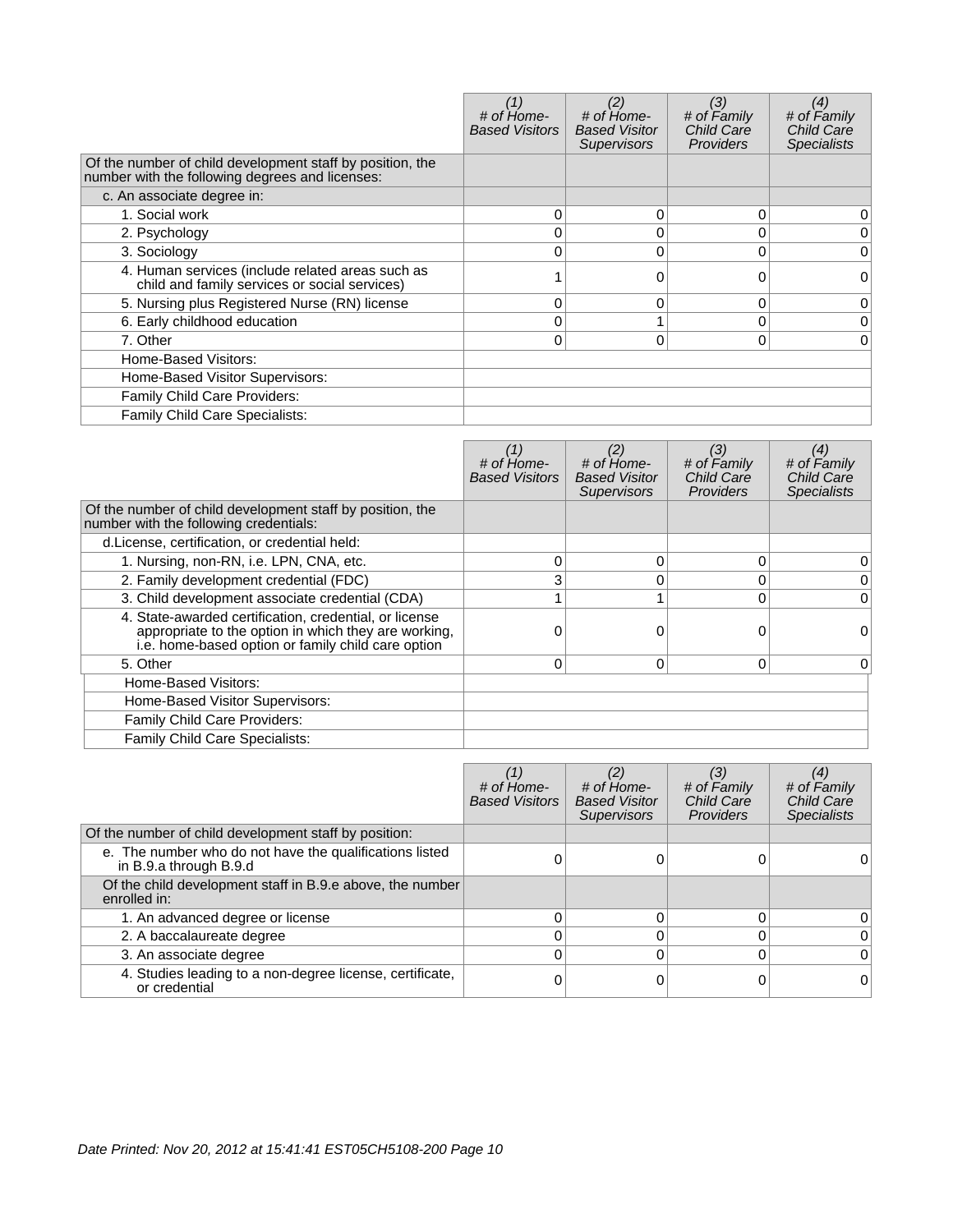### **NON-SUPERVISORY CHILD DEVELOPMENT STAFF**

### **Child development staff - ethnicity**

| B.12 Ethnicity:                      | $\#$ of non-<br>supervisory<br>child development<br>staff |
|--------------------------------------|-----------------------------------------------------------|
| a. Hispanic or Latino origin         |                                                           |
| b. Non-Hispanic or Non-Latino origin | 9                                                         |
|                                      |                                                           |

### **Child development staff - race**

| B.13 Race:                                   | $#$ of non-<br>supervisory<br>child development<br>staff |
|----------------------------------------------|----------------------------------------------------------|
| a. American Indian or Alaska Native          | 0                                                        |
| b. Asian                                     | $\boldsymbol{0}$                                         |
| c. Black or African American                 | $\mathbf{1}$                                             |
| d. Native Hawaiian or other Pacific Islander | $\overline{0}$                                           |
| e. White                                     | 11                                                       |
| f. Biracial/Multi-racial                     | $\mathbf{1}$                                             |
| g. Other                                     | $\pmb{0}$                                                |
| h. Unspecified                               | $\overline{0}$                                           |

### **Child development staff - language**

|                                                                                            | # of non-supervisory<br>child development<br>staff |
|--------------------------------------------------------------------------------------------|----------------------------------------------------|
| B.14 The number who are proficient in a language(s) other than English                     | 5                                                  |
| a. Of these, the number who are proficient in more than one language other than<br>English | 0                                                  |
| B.15 Language groups in which staff are proficient                                         | # of non-supervisory<br>child development<br>staff |
| a. Spanish                                                                                 | 4                                                  |
| b. Native Central American, South American, and Mexican Languages                          | 0                                                  |
| c. Caribbean Languages                                                                     | 0                                                  |
| d. Middle Eastern & South Asian Languages                                                  | 0                                                  |
| e. East Asian Languages                                                                    | 0                                                  |
| f. Native North American/Alaska Native Languages                                           | 0                                                  |
| g. Pacific Island Languages                                                                | 0                                                  |
| h. European & Slavic Languages                                                             | 0                                                  |
| i. African Languages                                                                       | $\mathbf{1}$                                       |
| j. Other                                                                                   | 0                                                  |
| k. Unspecified                                                                             | 0                                                  |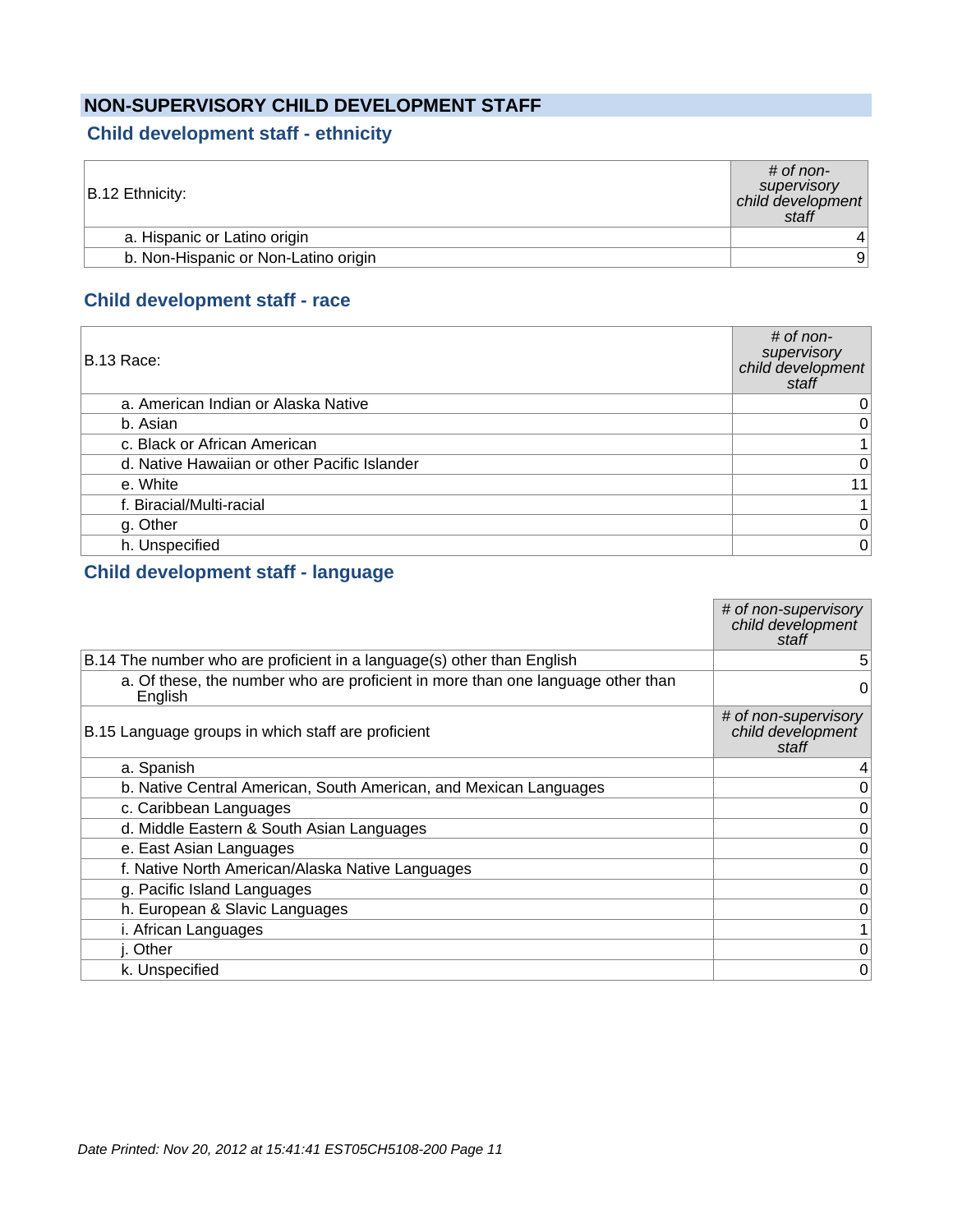### **Child development staff - classroom teacher turnover**

|                                                                                                                         | # of classroom<br>teachers    |
|-------------------------------------------------------------------------------------------------------------------------|-------------------------------|
| B.16 The number of classroom teachers who left your program during the year.                                            | 0                             |
| B.17 Of these, the number who left for the following reasons:                                                           | # of<br>classroom<br>teachers |
| a. Higher compensation/benefits package in the same field                                                               | 0                             |
| b. Change in job field                                                                                                  | 0                             |
| c. Other                                                                                                                | $\Omega$                      |
| B.18 Number of classroom teacher vacancies in your program that remained unfilled for a<br>period of 3 months or longer | 0                             |
| B.19 Number of classroom teachers hired during the year due to turnover                                                 | 0                             |

### **Child development staff - home-based visitor turnover**

|                                                                                                                         | # of home-based<br>visitors |
|-------------------------------------------------------------------------------------------------------------------------|-----------------------------|
| B.20 The number of home-based visitors who left the program during the year                                             | 5                           |
| B.21 Of these, the number who left for the following reasons:                                                           |                             |
| a. Higher compensation/benefits package in the same field                                                               | 3                           |
| b. Change in job field                                                                                                  | $\mathbf{1}$                |
| c. Other                                                                                                                | $\mathbf{1}$                |
| B.22 Number of home-based visitor vacancies in the program that remained unfilled for a<br>period of 3 months or longer | $\overline{0}$              |
| B.23 Number of home-based visitors hired during the year due to turnover                                                | 5                           |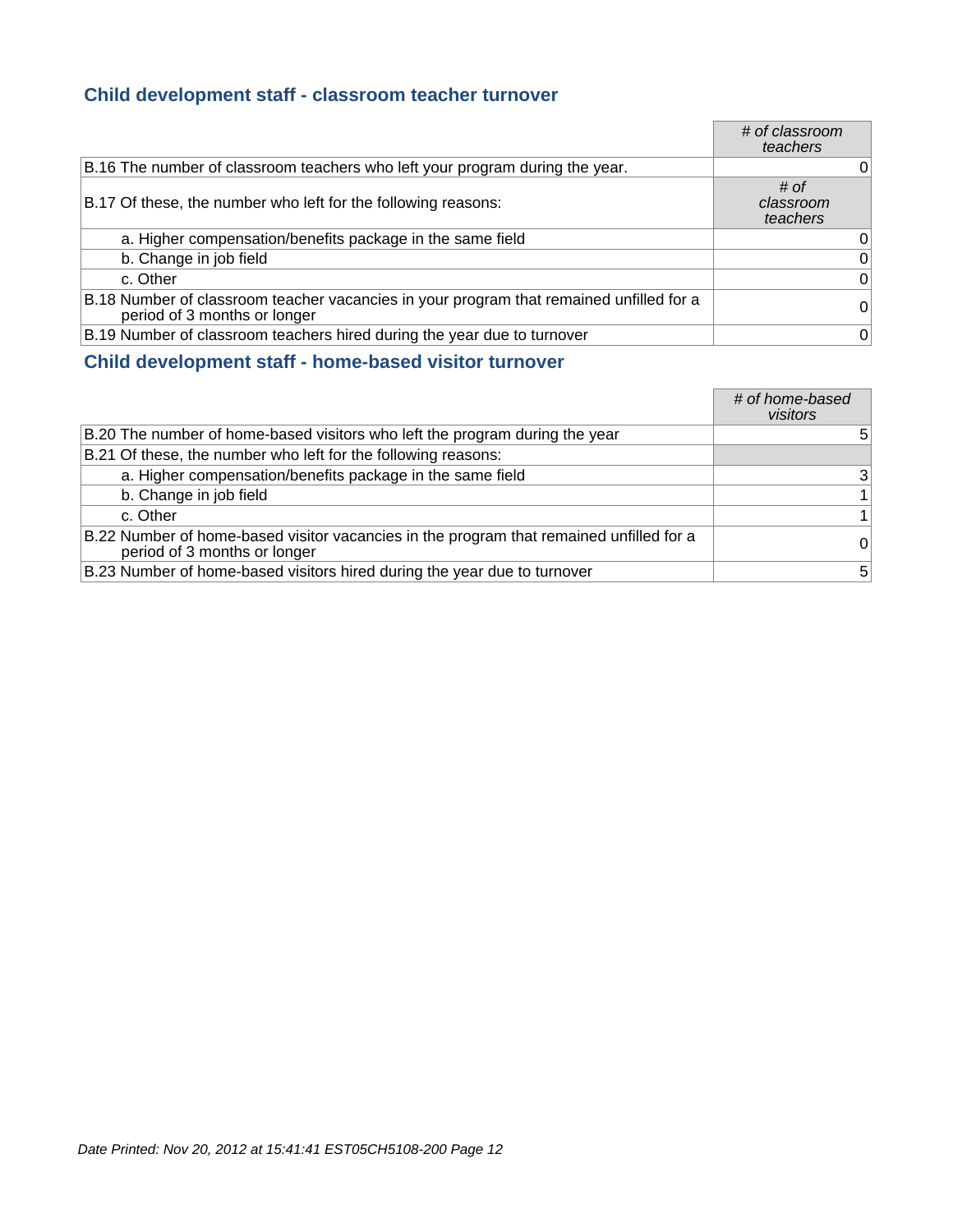### **FAMILY & COMMUNITY PARTNERSHIPS STAFF**

### **Family & community partnerships staff - qualifications**

|                                                                                                                                                    | (1)<br># of family workers | (2)<br># of FCP<br>supervisors                                                                                                                      |
|----------------------------------------------------------------------------------------------------------------------------------------------------|----------------------------|-----------------------------------------------------------------------------------------------------------------------------------------------------|
| B.24 Total number of family & community partnerships staff                                                                                         | 3                          | $\mathbf{2}$                                                                                                                                        |
| a. Of the FCP supervisors, the number who work directly with<br>families, i.e. staff with a family caseload                                        |                            | $\overline{0}$                                                                                                                                      |
| B.25 Of the family & community partnerships staff, the number with the<br>following education                                                      | (1)<br># of family workers | (2)<br># of FCP<br>supervisors                                                                                                                      |
| a. A related advanced degree                                                                                                                       |                            | 0                                                                                                                                                   |
| b. A related baccalaureate degree                                                                                                                  | 0                          | $\overline{2}$                                                                                                                                      |
| c. A related associate degree                                                                                                                      | 0                          | $\pmb{0}$                                                                                                                                           |
| d. GED or high school diploma                                                                                                                      | 3                          | $\overline{0}$                                                                                                                                      |
| B.26 Of the family & community partnerships staff who do not have a<br>degree, the number in training leading to a related degree or<br>credential | 0                          | 0                                                                                                                                                   |
| B.27 Comments on staff shared by Head Start and Early Head Start programs:                                                                         |                            | Dual Lanaguage<br>Specialist,<br>FCP<br>Supervisors<br>and Intake<br><b>Enrollment</b><br><b>Specialists</b><br>are shared<br>between HS<br>and EHS |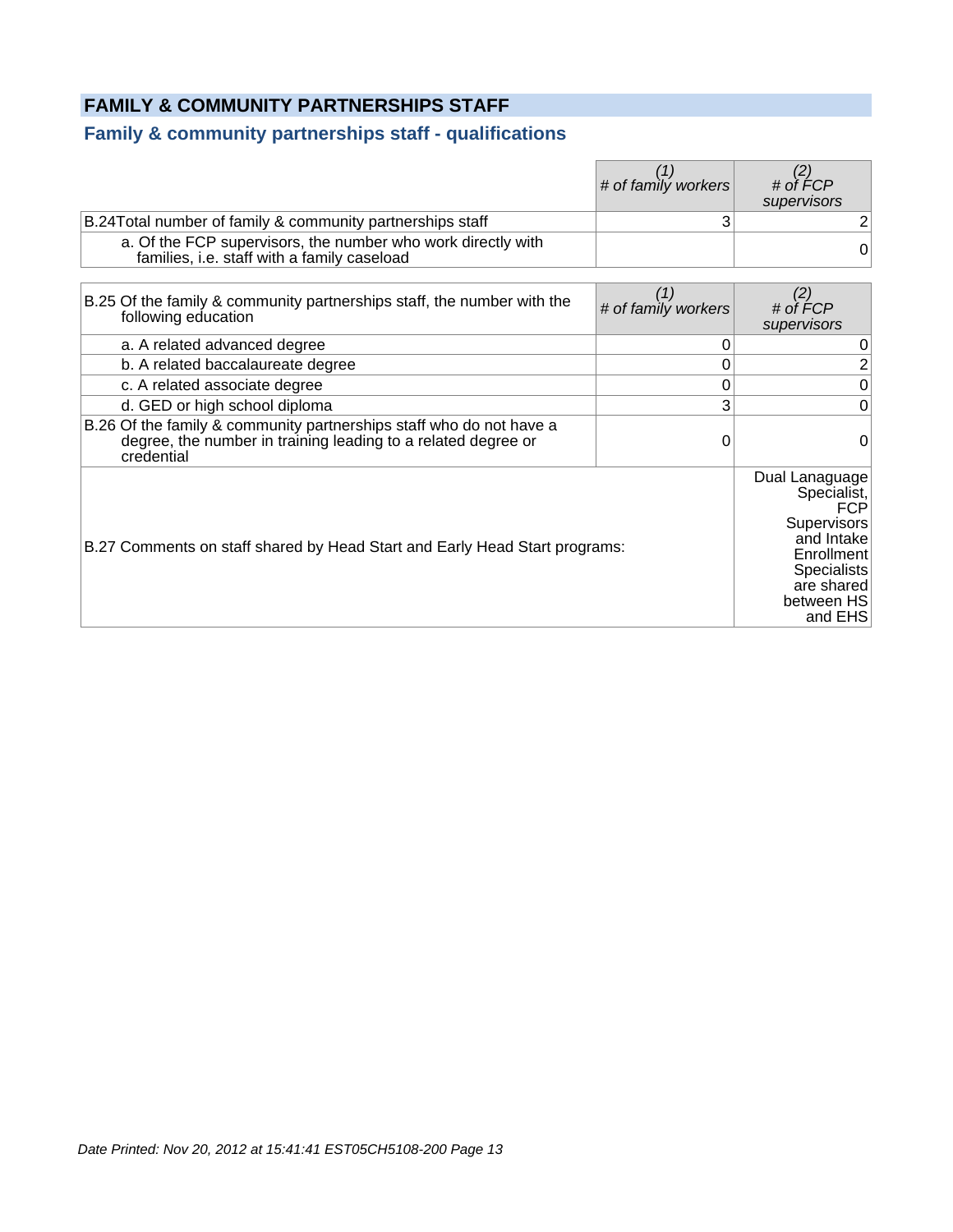|                                                                                                                                                                                                                                 | # of ECD<br>managers/<br>coordinators   |
|---------------------------------------------------------------------------------------------------------------------------------------------------------------------------------------------------------------------------------|-----------------------------------------|
| B.28 Total number of education & child development managers/coordinators                                                                                                                                                        | 1                                       |
|                                                                                                                                                                                                                                 | # of ECD<br>managers/<br>coordinators   |
| Of the education & child development managers/coordinators, the number with the<br>following degrees or credentials:                                                                                                            |                                         |
| a. An advanced degree in early childhood education, or an advanced degree in any<br>field and coursework equivalent to a major relating to early childhood education<br>with experience teaching preschool-age children         | 0                                       |
| b. A baccalaureate degree in early childhood education, or a baccalaureate degree<br>in any field and coursework equivalent to a major relating to early childhood<br>education with experience teaching preschool-age children | 1                                       |
|                                                                                                                                                                                                                                 | # of ECD<br>managers/<br>coordinators   |
| Of the education & child development managers/coordinators, the number with the<br>following degrees or credentials:                                                                                                            |                                         |
| c. An associate degree in early childhood education, or an associate degree in any<br>field and coursework equivalent to a major relating to early childhood education<br>with experience teaching preschool-age children       | 0                                       |
| Of the education & child development managers/coordinators preschool child<br>development staff in B.28.c above, the number enrolled in:                                                                                        |                                         |
| 1. A baccalaureate degree in early childhood education, or a baccalaureate<br>degree in any field and coursework equivalent to a major relating to early<br>childhood education                                                 | 0                                       |
|                                                                                                                                                                                                                                 | # of $ECD$<br>managers/<br>coordinators |
| Of the education & child development managers/coordinators, the number with the<br>following degrees or credentials:                                                                                                            |                                         |
| d. A Child Development Associate (CDA) credential or state-awarded preschool,<br>infant/toddler, family child care or home-based certification, credential, or<br>licensure that meets or exceeds CDA requirements              | 0                                       |
| Of the education & child development managers/coordinators preschool child<br>development staff in B.28.d above, the number enrolled in:                                                                                        |                                         |
| 1. A baccalaureate degree in early childhood education, or a baccalaureate<br>degree in any field and coursework equivalent to a major relating to early<br>childhood education                                                 | 0                                       |
|                                                                                                                                                                                                                                 | # of $ECD$<br>managers/<br>coordinators |
| Of the education & child development managers/coordinators, the number with the<br>following degrees or credentials:                                                                                                            |                                         |
| e. None of the qualifications listed in B.28.a through B.28.d                                                                                                                                                                   | 0                                       |
| Of the education & child development managers/coordinators preschool child<br>development staff in B.28.e above, the number enrolled in:                                                                                        |                                         |
| 1. A baccalaureate degree in early childhood education, or a baccalaureate<br>degree in any field and coursework equivalent to a major relating to early<br>childhood education                                                 | 0                                       |
| B.29 Comments on education & child development managers/coordinators shared by<br>Head Start and Early Head Start programs:                                                                                                     | Shared between HS<br>and EHS            |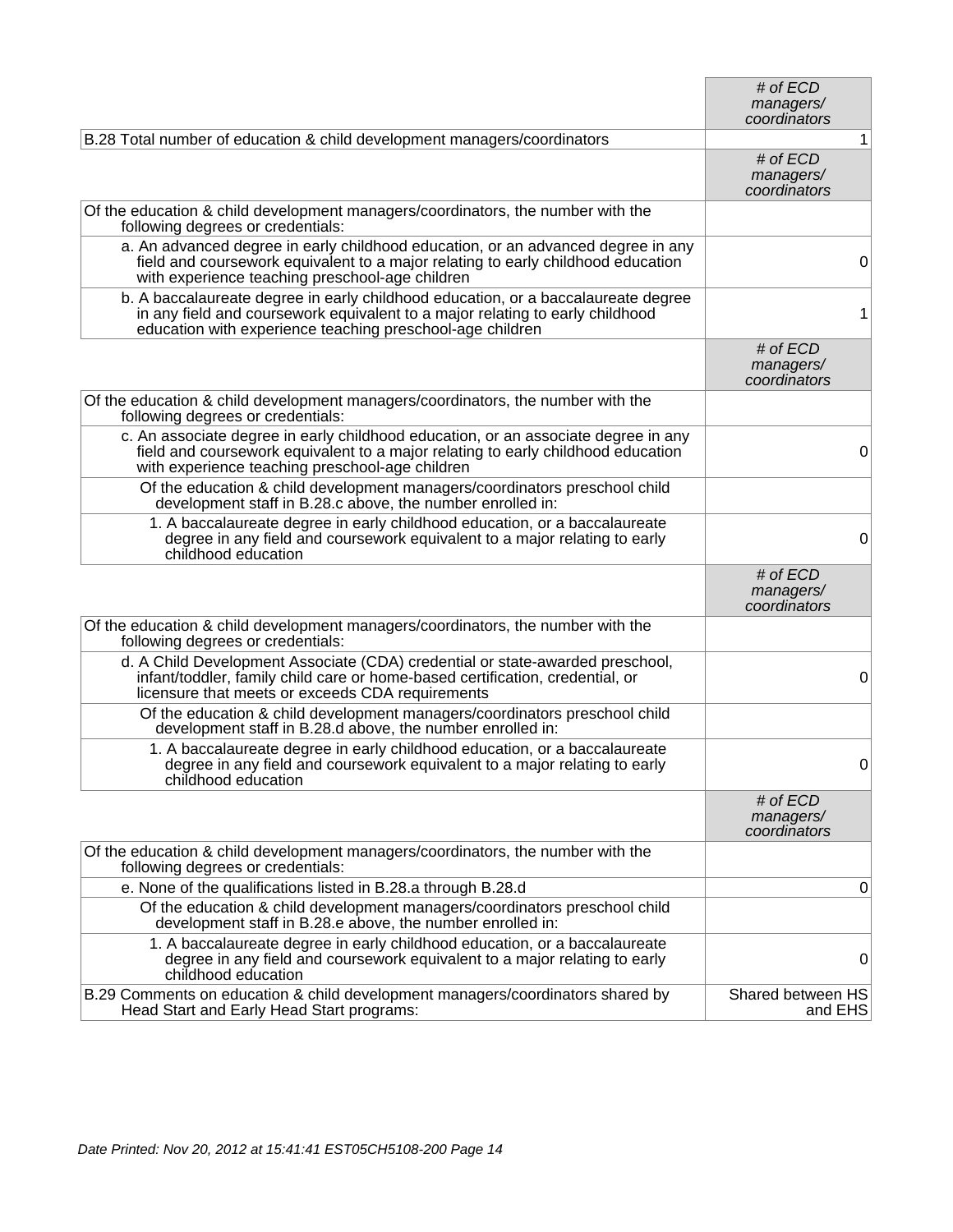# **C. CHILD & FAMILY SERVICES**

### **HEALTH SERVICES**

### **Health insurance - children**

|                                                                                                                      | # of children at<br>enrollment | # of children at<br>end of enrollment<br>year |
|----------------------------------------------------------------------------------------------------------------------|--------------------------------|-----------------------------------------------|
| C.1 Number of all children with health insurance                                                                     | 128                            | 144                                           |
| a. Number enrolled in Medicaid and/or CHIP                                                                           | 124                            | 140                                           |
| b. Number enrolled in state-only funded insurance (for example,<br>medically indigent insurance)                     |                                | 0                                             |
| c. Number with private health insurance (for example, parent's<br>insurance)                                         | 4                              |                                               |
| d. Number with health insurance other than those listed above, for<br>example, Military Health (Tri-Care or CHAMPUS) |                                | 0                                             |
| 1. Specify                                                                                                           |                                |                                               |
| C.2. Number of children with no health insurance                                                                     | 20                             | 4                                             |

### **Health insurance - pregnant women**

|                                                                                                                      | # of pregnant<br>women at<br>enrollment | # of pregnant<br>women at end of<br>enrollment |
|----------------------------------------------------------------------------------------------------------------------|-----------------------------------------|------------------------------------------------|
| C.3 Number of pregnant women with at least one type of health insurance                                              | 11                                      | 11                                             |
| a. Number enrolled in Medicaid                                                                                       |                                         | 11                                             |
| b. Number enrolled in another publicly funded insurance program<br>that is not Medicaid                              |                                         | Ω                                              |
| c. Number with private health insurance                                                                              |                                         | 0                                              |
| d. Number with health insurance other than those listed above, for<br>example, Military Health (Tri-Care or CHAMPUS) |                                         |                                                |
| 1. Specify                                                                                                           |                                         |                                                |
| C.4 Number of pregnant women with no health insurance                                                                |                                         |                                                |

#### **Medical**

### **Medical home - children**

|                                                                                                | # of children at<br>enrollment | # of children at<br>end of enrollment<br>year |
|------------------------------------------------------------------------------------------------|--------------------------------|-----------------------------------------------|
| C.5 Number of children with an ongoing source of continuous, accessible<br>health care         | 140                            | 141                                           |
| C.6 Number of children receiving medical services through the Indian<br><b>Health Service</b>  |                                |                                               |
| C.7 Number of children receiving medical services through a migrant<br>community health center |                                |                                               |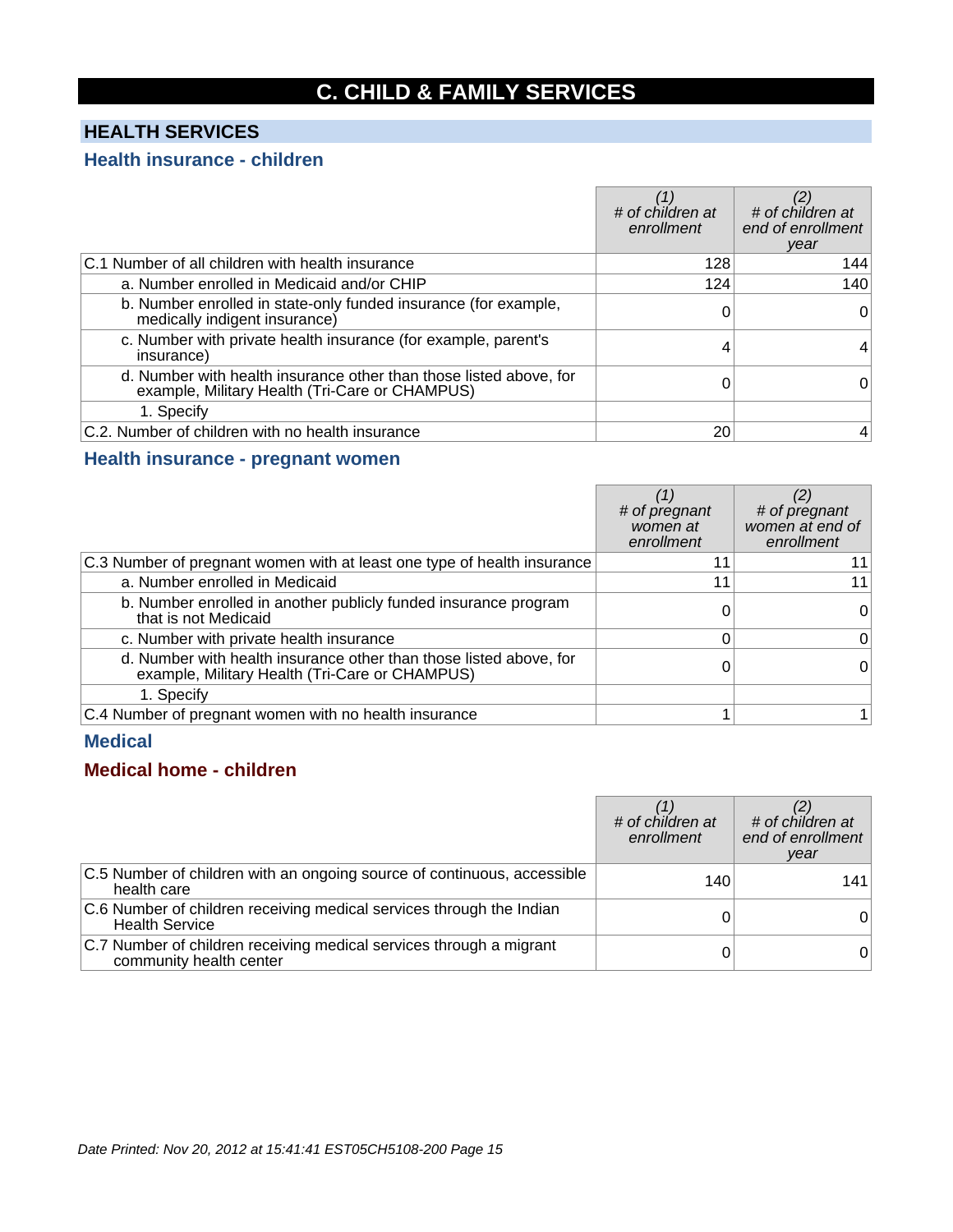### **Medical services - children**

|                                                                                                                                                                                                           | # of children at<br>enrollment | # of children at<br>end of enrollment<br>year |
|-----------------------------------------------------------------------------------------------------------------------------------------------------------------------------------------------------------|--------------------------------|-----------------------------------------------|
| C.8 Number of all children who are up-to-date on a schedule of age-<br>appropriate preventive and primary health care, according to the<br>relevant state's EPSDT schedule for well child care            | 58                             | 1331                                          |
|                                                                                                                                                                                                           |                                | # of children<br>at end of<br>enrollment year |
| a. Of these, the number diagnosed by a health care professional with a chronic<br>condition needing medical treatment since last year's PIR was reported                                                  |                                | 15                                            |
| 1. Of these, the number who have received or are receiving medical treatment                                                                                                                              |                                | 15                                            |
| b. Specify the primary reason that children who needed medical treatment, for any<br>chronic condition diagnosed by a health care professional since last year's PIR was<br>reported, did not receive it: |                                |                                               |

| C.9 Number of all children who received medical treatment for the following chronic<br>conditions since last year's PIR was reported, regardless of when the condition was first<br>diagnosed by a health care professional: | # of children   |
|------------------------------------------------------------------------------------------------------------------------------------------------------------------------------------------------------------------------------|-----------------|
| a. Anemia                                                                                                                                                                                                                    | 0               |
| b. Asthma                                                                                                                                                                                                                    | $\vert 4 \vert$ |
| c. Hearing Difficulties                                                                                                                                                                                                      |                 |
| d. Vision Problems                                                                                                                                                                                                           |                 |
| e. High Lead Levels                                                                                                                                                                                                          | 0               |
| f. Diabetes                                                                                                                                                                                                                  |                 |

### **Immunization services - children**

|                                                                                                                                                                                                                         | # of children at<br>enrollment | $\stackrel{(\mathcal{L})}{\#}$ of children<br>at end of<br>enrollment year |
|-------------------------------------------------------------------------------------------------------------------------------------------------------------------------------------------------------------------------|--------------------------------|----------------------------------------------------------------------------|
| C.11 Number of children who have been determined by a health care<br>professional to be up-to-date on all immunizations appropriate for<br>their age                                                                    | 128                            | 141                                                                        |
| C.12 Number of children who have been determined by a health care<br>professional to have received all immunizations possible at this time,<br>but who have not received all immunizations appropriate for their<br>age |                                | 31                                                                         |
| C.13 Number of children who meet their state's guidelines for an<br>exemption from immunizations                                                                                                                        |                                | 0                                                                          |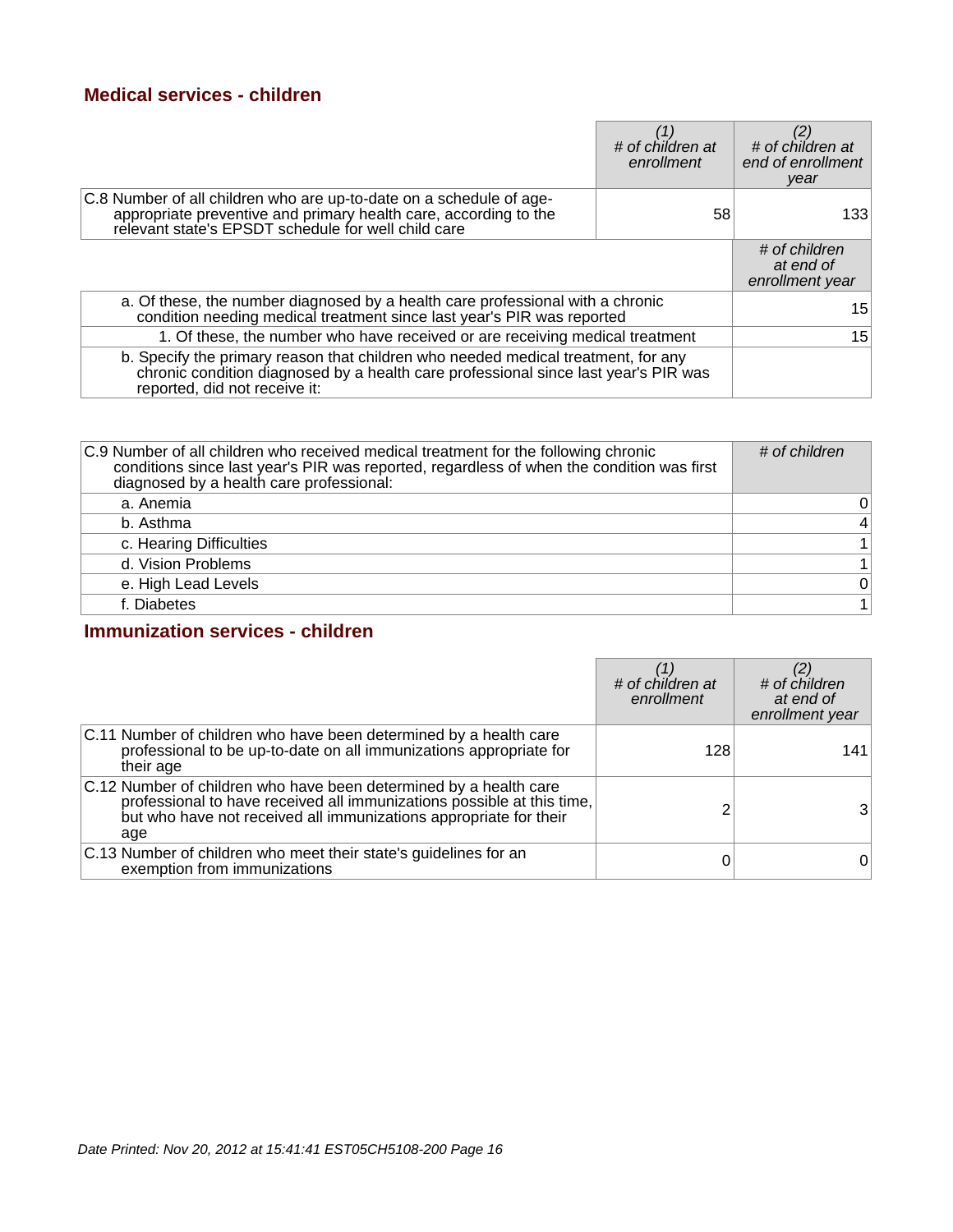### **Pregnant women - services (EHS programs)**

| C.14 Indicate the number of pregnant women who received the following services while<br>enrolled in EHS | # of<br>pregnant women |
|---------------------------------------------------------------------------------------------------------|------------------------|
| a. Prenatal health care                                                                                 | 12                     |
| b. Postpartum health care                                                                               | 11                     |
| c. Mental health interventions and follow up                                                            | $\mathbf{1}$           |
| d. Substance abuse prevention                                                                           | $\mathbf{1}$           |
| e. Substance abuse treatment                                                                            | $\overline{0}$         |
| f. Prenatal education on fetal development                                                              | 12                     |
| g. Information on the benefits of breastfeeding                                                         | 12                     |

### **Pregnant women - prenatal health (EHS programs)**

| C.15 Trimester of pregnancy in which the pregnant women served were enrolled:                                                           | # of pregnant women |
|-----------------------------------------------------------------------------------------------------------------------------------------|---------------------|
| a. 1st trimester (0-3 months)                                                                                                           | 0                   |
| b. 2nd trimester (3-6 months)                                                                                                           | 3                   |
| c. 3rd trimester (6-9 months)                                                                                                           | 9                   |
| C.16 Of the total served, the number whose pregnancies were identified as medically high<br>risk by a physician or health care provider | $\overline{2}$      |

#### **Dental**

#### **Dental home - children**

|                                                                                          | # of children at<br>enrollment | # of children at<br>end of enrollment<br>vear |
|------------------------------------------------------------------------------------------|--------------------------------|-----------------------------------------------|
| C.17 Number of children with continuous, accessible dental care provided<br>by a dentist |                                | 24                                            |

### **Infant and toddler preventive dental services (EHS and Migrant programs)**

|                                                                                                                                                                                | # of children<br>at end of<br>enrollment year |
|--------------------------------------------------------------------------------------------------------------------------------------------------------------------------------|-----------------------------------------------|
| C.20 Number of all children who are up-to-date on a schedule of age-appropriate<br>preventive and primary oral health care according to the relevant state's EPSDT<br>schedule | 133                                           |

### **Pregnant women dental services (EHS programs)**

|                                                                                                                                                                  | $#$ of pregnant women |
|------------------------------------------------------------------------------------------------------------------------------------------------------------------|-----------------------|
| C.21 Of the number of pregnant women served, the number who received a professional<br>dental examination(s) and/or treatment since last year's PIR was reported | 3                     |

### **MENTAL HEALTH SERVICES**

### **Mental health professional**

|                                                                                                 | # of hours |
|-------------------------------------------------------------------------------------------------|------------|
| C.22 Average total hours per operating month a mental health professional(s) spends on-<br>site |            |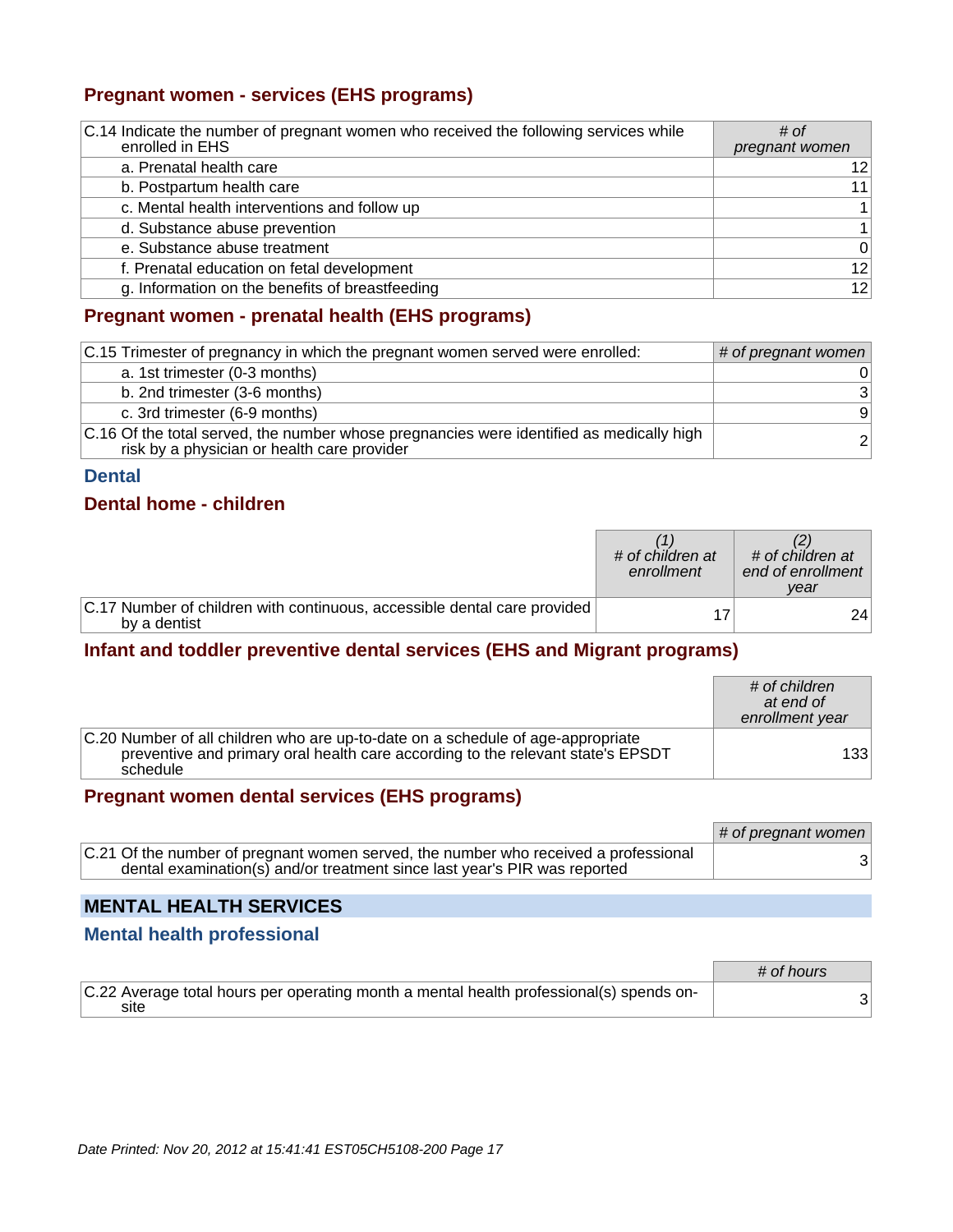### **Mental health services**

| C.23 Indicate the number of enrolled children who were served by the mental health (MH)<br>professional(s) since last year's PIR was reported.                | # of children<br>at end of<br>enrollment year |
|---------------------------------------------------------------------------------------------------------------------------------------------------------------|-----------------------------------------------|
| a. Number of children for whom the MH professional consulted with program staff<br>about the child's behavior / mental health                                 |                                               |
| 1. Of these, the number for whom the MH professional provided three or more<br>consultations with program staff since last year's PIR was reported            | 0                                             |
| b. Number of children for whom the MH professional consulted with the parent(s) /<br>guardian(s) about their child's behavior/mental health                   |                                               |
| 1. Of these, the number for whom the MH professional provided three or more consultations with the parent(s) / guardian(s) since last year's PIR was reported | 0                                             |
| c. Number of children for whom the MH professional provided an individual mental<br>health assessment                                                         | 4                                             |
| d. Number of children for whom the MH professional facilitated a referral for mental<br>health services                                                       | 0                                             |

### **Mental health referrals**

|                                                                                                                                                 | # of children<br>at end of<br>enrollment year |
|-------------------------------------------------------------------------------------------------------------------------------------------------|-----------------------------------------------|
| C.24 Number of children who were referred by the program for mental health services<br>outside of Head Start since last year's PIR was reported |                                               |
| a. Of these, the number who received mental health services since last year's PIR<br>was reported                                               |                                               |

### **Infant and toddler Part C early intervention services (EHS and Migrant programs)**

|                                                                                                                                                                                                                                                                                       | # of children   |
|---------------------------------------------------------------------------------------------------------------------------------------------------------------------------------------------------------------------------------------------------------------------------------------|-----------------|
| C.26 Number of children enrolled in the program who have an Individualized Family<br>Service Plan (IFSP) indicating they have been determined eligible by the Part C<br>Agency to receive early intervention services under the Individuals with Disabilities<br>Education Act (IDEA) | 18              |
| a. Of these, the number who were determined eligible to receive early intervention<br>services:                                                                                                                                                                                       | # of children   |
| 1. Prior to enrollment into the program for this enrollment year                                                                                                                                                                                                                      | 10 <sup>1</sup> |
| 2. During this enrollment year                                                                                                                                                                                                                                                        | 8               |
| b. Of these, the number who have not received early intervention services under<br><b>IDEA</b>                                                                                                                                                                                        | $\overline{0}$  |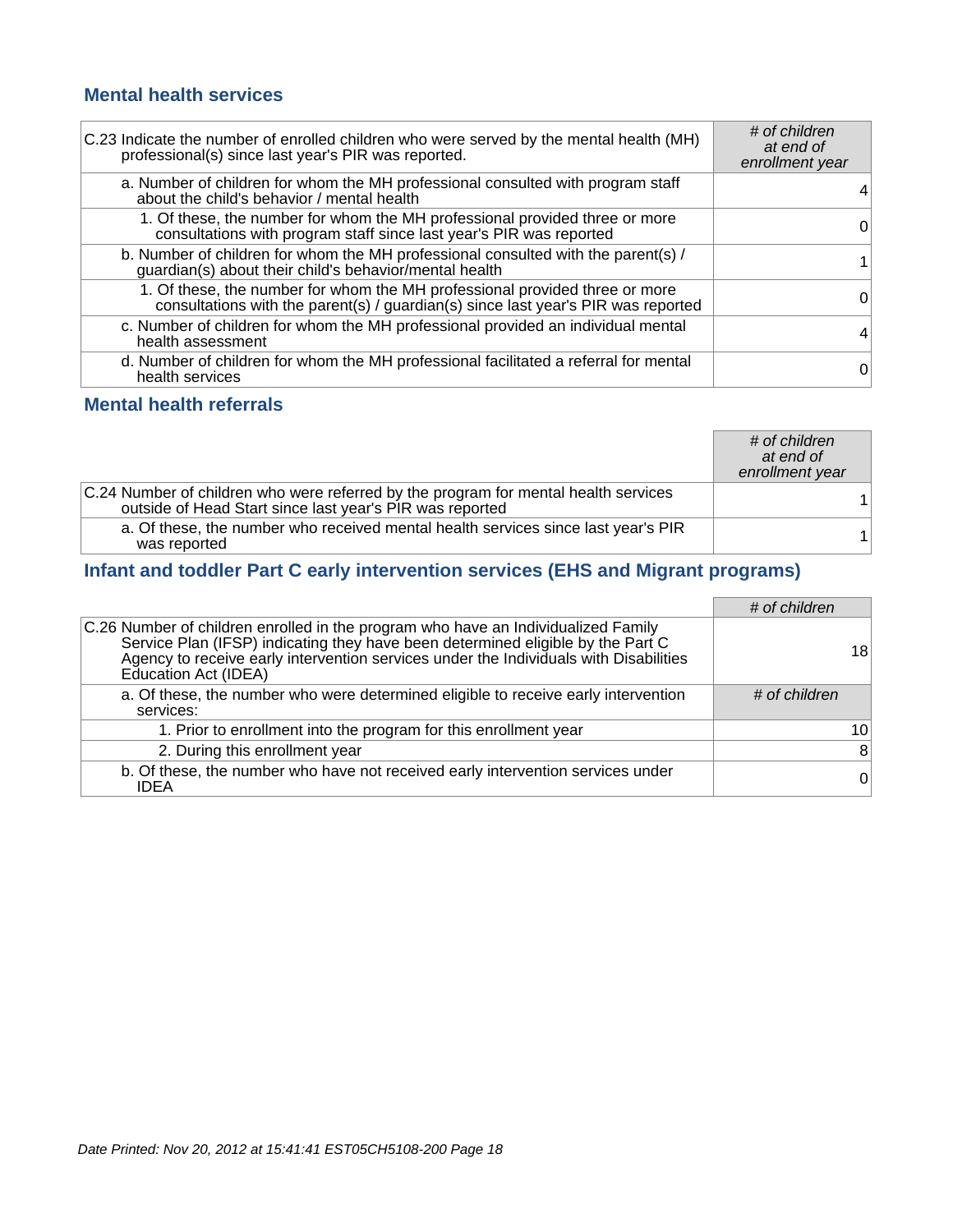### **EDUCATION AND DEVELOPMENT TOOLS/APPROACHES**

### **Screening**

|                                                                                                                                                                                          | # of children |
|------------------------------------------------------------------------------------------------------------------------------------------------------------------------------------------|---------------|
| C.28 Number of all newly enrolled children since last year's PIR was reported                                                                                                            | 81            |
| C.29 Number of all newly enrolled children who completed required screenings within 45<br>days for developmental, sensory, and behavioral concerns since last year's PIR was<br>reported | 81            |
| a. Of these, the number identified as needing follow-up assessment or formal<br>evaluation to determine if the child has a disability                                                    | 8             |
| C.30 The instrument(s) used by the program for developmental screening:                                                                                                                  |               |
| <b>Brigance Infant and Toddler Screen</b><br>Name/Title:                                                                                                                                 |               |

#### **Assessment**

| C.31 Approach or tool(s) used by the program to support ongoing child assessment: |                  |
|-----------------------------------------------------------------------------------|------------------|
| Name/title                                                                        | Locally designed |
| Creative Curriculum.Net                                                           | Nol              |

#### **Curriculum**

| C.32 What curriculum does your program use: |                  |
|---------------------------------------------|------------------|
| a. For center-based services:               |                  |
| Name/title                                  | Locally designed |
| Creative Curriculum (Infant & Toddler)      | No⊥              |

b. For family child care services:

Name/title **Locally designed** 

| Ic. For home-based services:        |                  |
|-------------------------------------|------------------|
| Name/title                          | Locally designed |
| Born to Learn (Parents As Teachers) | No.              |

d. For pregnant women services:

| .                                        |                  |
|------------------------------------------|------------------|
| ıme/title                                | Locally designed |
| Born To L<br>Learn (Parents As Teachers) | N0,              |

### **STAFF-CHILD INTERACTION OBSERVATION TOOLS**

|                                                                                        |                                           | # of families<br>at enrollment |
|----------------------------------------------------------------------------------------|-------------------------------------------|--------------------------------|
| C.33 Does the program use staff-child interaction observation tools to assess quality? |                                           | Yes                            |
| C.34 If yes, interaction observation tool(s)<br>used by the program:                   |                                           |                                |
|                                                                                        |                                           |                                |
|                                                                                        | Name/title                                | Locally designed               |
| a. Center-based settings                                                               | mental health consultant observation tool | Yes                            |
| b. Home-based settings                                                                 | mental health consultant observation tool | Yes                            |
| c. Family child care settings                                                          |                                           |                                |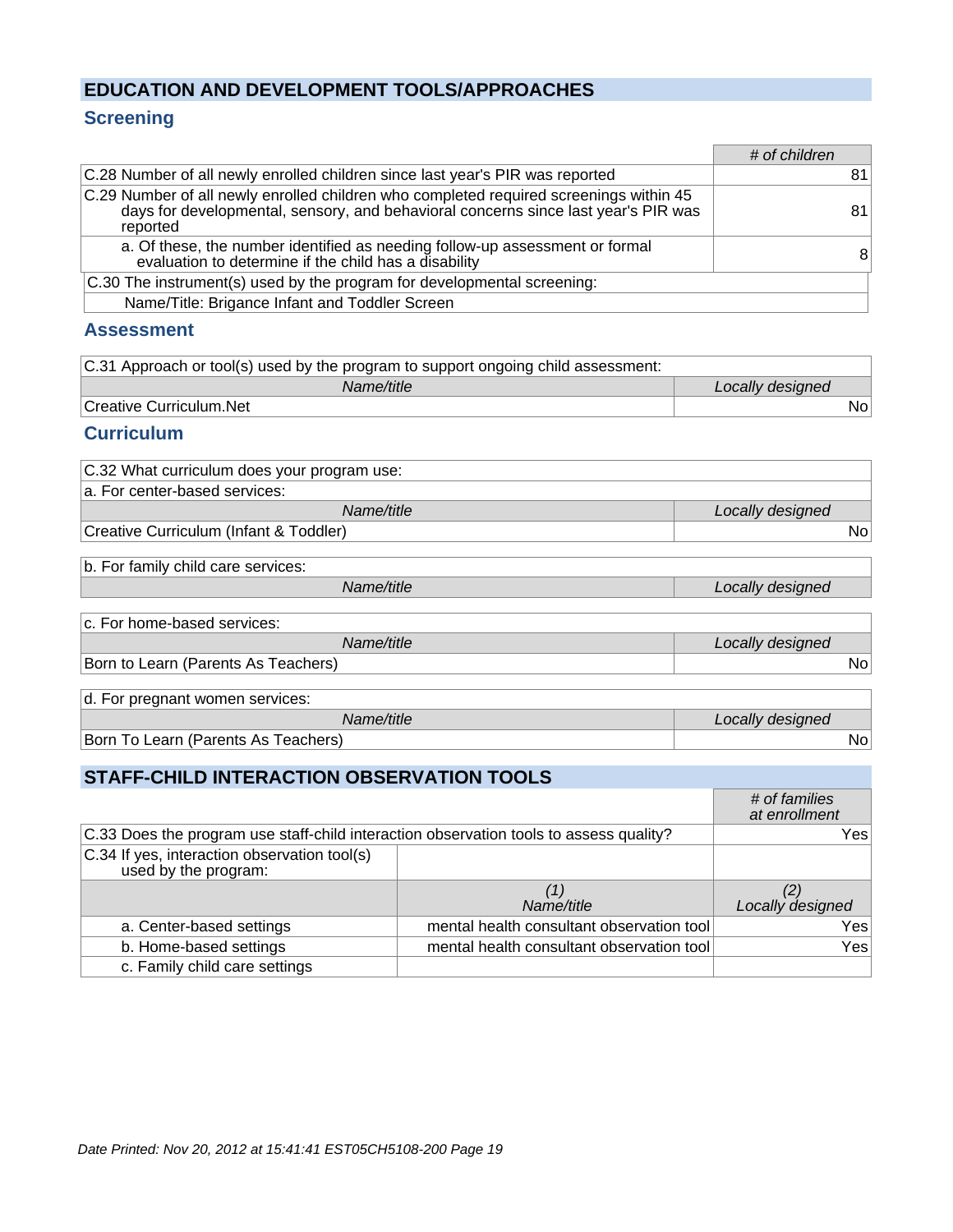### **FAMILY AND COMMUNITY PARTNERSHIPS**

### **Number of families**

|                                                   | # of families<br>at enrollment |
|---------------------------------------------------|--------------------------------|
| C.35 Total number of families:                    |                                |
| a. Of these, the number of two-parent families    | 751                            |
| b. Of these, the number of single-parent families | 62                             |

### **Employment**

| C.36 Of the number of two-parent families, the number of families in which:       | # of families at<br>enrollment |
|-----------------------------------------------------------------------------------|--------------------------------|
| a. Both parents/guardians are employed                                            | 8                              |
| b. One parent/guardian is employed                                                | 57                             |
| c. Both parents/guardians are not working (i.e. unemployed, retired, or disabled) | 10 <sup>1</sup>                |

| C.37 Of the number of single-parent families, the number of families in which: | # of families at<br>enrollment |
|--------------------------------------------------------------------------------|--------------------------------|
| a. The parent/guardian is employed                                             | 15                             |
| b. The parent/guardian is not working (i.e. unemployed, retired, or disabled)  | 47                             |
|                                                                                |                                |

|                                                                                                                    | # of families at<br>enrollment |
|--------------------------------------------------------------------------------------------------------------------|--------------------------------|
| C.38 The number of all families in which at least one parent/guardian is a member of the<br>United States military | ঽ∣                             |

### **Federal or other assistance**

|                                                                                                                                                         | # of families   |
|---------------------------------------------------------------------------------------------------------------------------------------------------------|-----------------|
| C.39 Total number of families receiving any cash benefits or other services under the<br>Federal Temporary Assistance for Needy Families (TANF) Program | 62              |
| C.40 Total number of families receiving Supplemental Security Income (SSI)                                                                              | 16              |
| C.41 Total number of families receiving services under the Special Supplemental Nutrition<br>Program for Women, Infants, and Children (WIC)             | 54              |
| C.42 Total number of families receiving services under the Supplemental Nutrition<br>Assistance Program (SNAP), formerly referred to as Food Stamps     | 23 <sub>1</sub> |

### **Job training/school**

| C.43 Of the number of two-parent families, the number of families in which: | # of families at<br>enrollment |
|-----------------------------------------------------------------------------|--------------------------------|
| a. Both parents/guardians are in job training or school                     |                                |
| b. One parent/guardian is in job training or school                         | 3                              |
| c. Neither parent/guardian is in job training or school                     | 71.                            |

| C.44 Of the number of single-parent families, the number of families in which: | # of families at<br>enrollment |
|--------------------------------------------------------------------------------|--------------------------------|
| a. The parent/guardian is in job training or school                            |                                |
| b. The parent/guardian is not in job training or school                        | 53                             |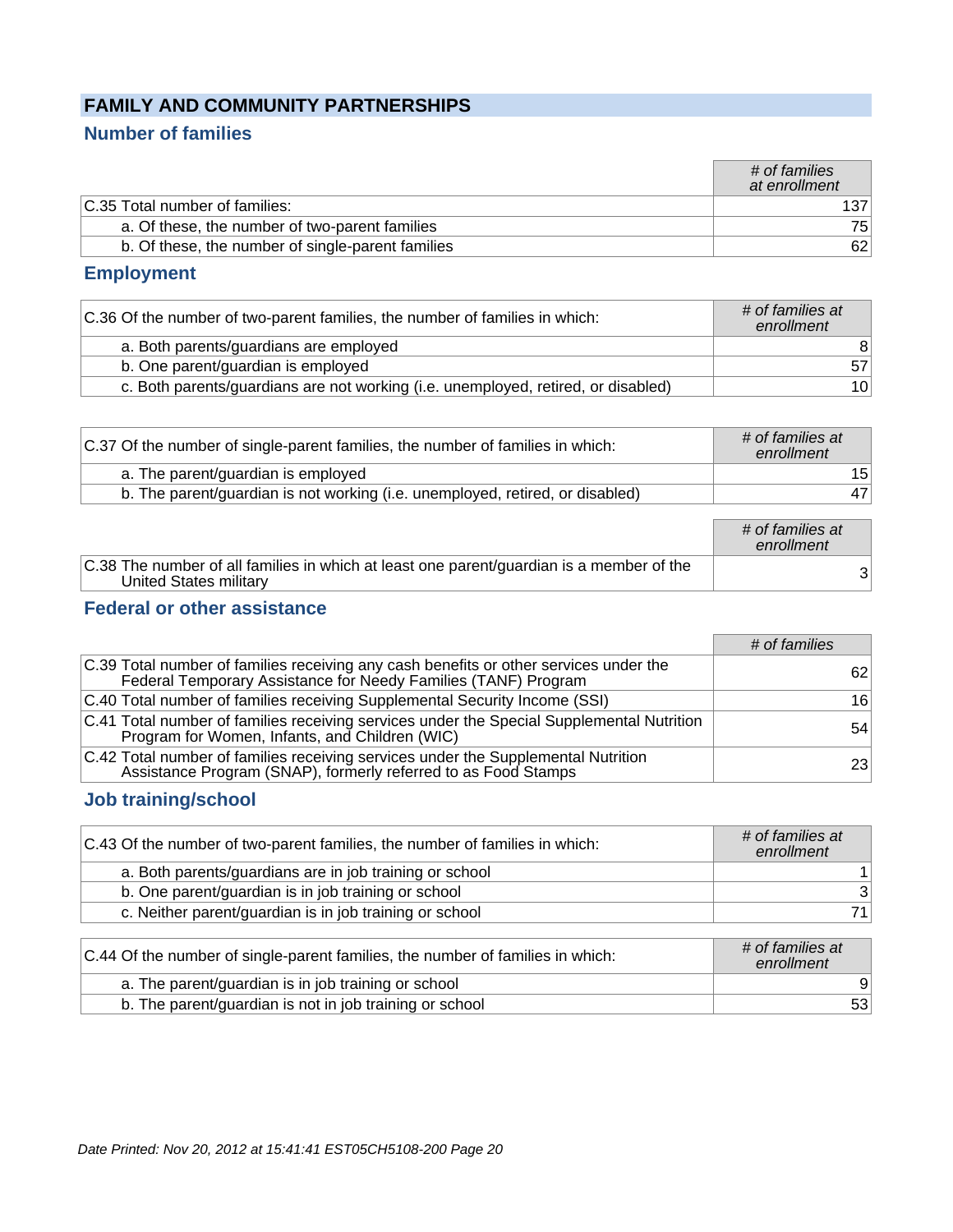### **Parent/guardian education**

| C.45 Of the total number of families, the highest level of education obtained by the child's<br>parent(s) / quartian(s) | # of families at<br>enrollment |
|-------------------------------------------------------------------------------------------------------------------------|--------------------------------|
| a. An advanced degree or baccalaureate degree                                                                           | 9                              |
| b. An associate degree, vocational school, or some college                                                              | 26                             |
| c. A high school graduate or GED                                                                                        | 53                             |
| d. Less than high school graduate                                                                                       | 48                             |

### **Family services**

| C.46 Report the number of families who received the following services since last year's<br>PIR was reported | # of families   |
|--------------------------------------------------------------------------------------------------------------|-----------------|
| a. Emergency/crisis intervention such as meeting immediate needs for food, clothing,<br>or shelter           | 37              |
| b. Housing assistance such as subsidies, utilities, repairs, etc.                                            | 22              |
| c. Mental health services                                                                                    | 10 <sup>1</sup> |
| d. English as a Second Language (ESL) training                                                               | 33              |
| e. Adult education such as GED programs and college selection                                                | 33              |
| f. Job training                                                                                              | 15              |
| g. Substance abuse prevention                                                                                | $\overline{4}$  |
| h. Substance abuse treatment                                                                                 | $\overline{4}$  |
| i. Child abuse and neglect services                                                                          | 3               |
| j. Domestic violence services                                                                                | $\overline{4}$  |
| k. Child support assistance                                                                                  | $\overline{7}$  |
| I. Health education                                                                                          | 137             |
| m. Assistance to families of incarcerated individuals                                                        | $\overline{2}$  |
| n. Parenting education                                                                                       | 137             |
| o. Relationship/marriage education                                                                           | $\overline{2}$  |
| C.47 Of these, the number that received at least one of the services listed above                            | 137             |

### **Father involvement**

| C.48 Does the program have organized and regularly scheduled activities designed to<br>involve fathers / father figures? | Yesl                                  |
|--------------------------------------------------------------------------------------------------------------------------|---------------------------------------|
|                                                                                                                          | # of children at<br>end of enrollment |
| a. Number of enrolled children whose fathers / father figures participated in these<br>activities                        | 31                                    |

### **Homelessness services**

|                                                                                                             | # of families |                 |
|-------------------------------------------------------------------------------------------------------------|---------------|-----------------|
| C.49 Total number of families experiencing homelessness that were served during the<br>enrollment year      |               | 11 <sub>1</sub> |
|                                                                                                             | # of children |                 |
| C.50 Total number of children experiencing homelessness that were served during the<br>enrollment year      |               | 11 <sub>1</sub> |
|                                                                                                             | # of families |                 |
| C.51 Total number of families experiencing homelessness that acquired housing during the<br>enrollment year |               | 31              |